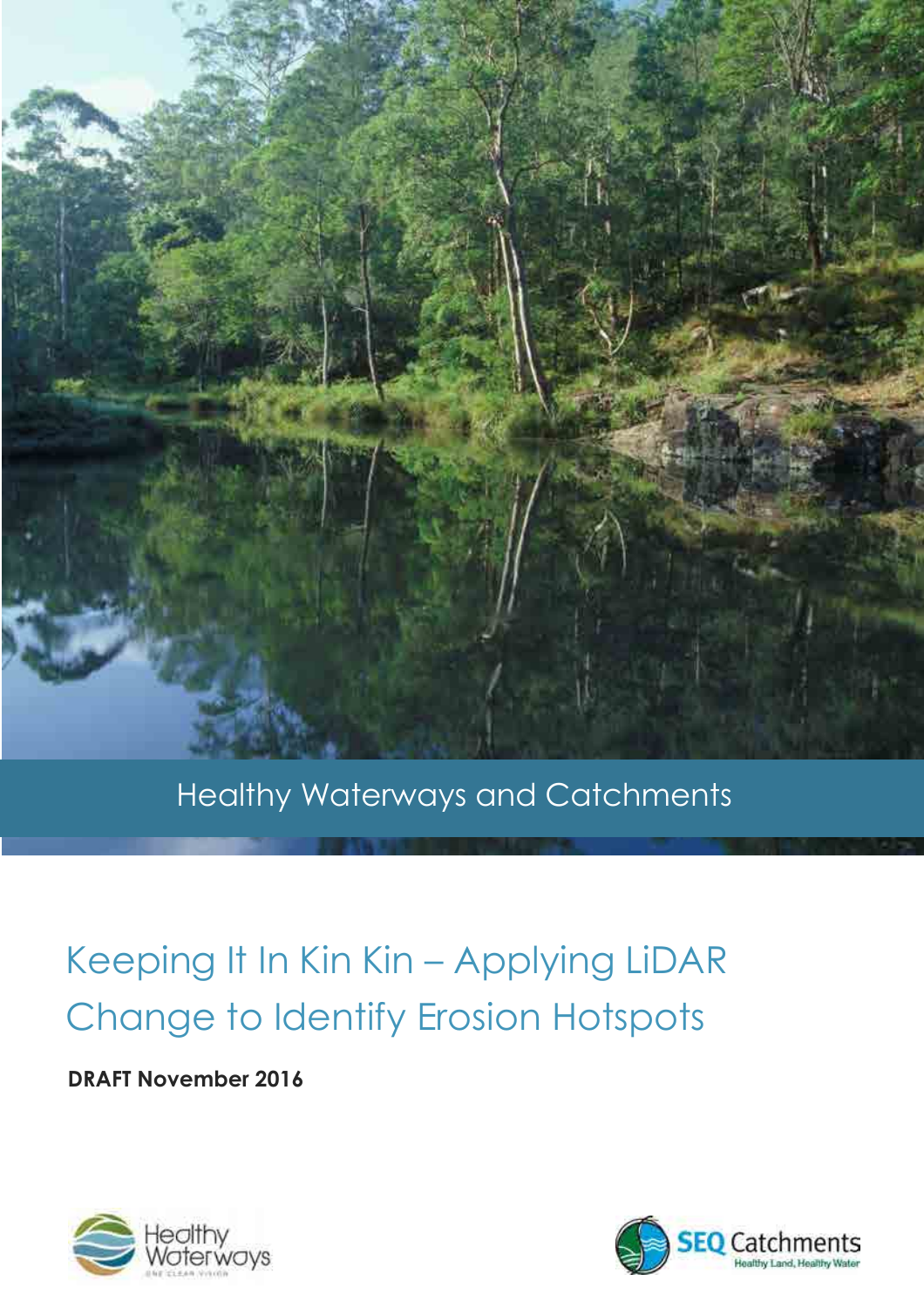



# Acknowledgements

The material contained in this publication is produced for general information only. It is not intended as professional advice on specific applications. It is the responsibility of the user to determine the suitability and appropriateness of the material contained in this publication to specific applications. No person should act or fail to act on the basis of any material contained in this publication without first obtaining specific independent professional advice. Healthy Waterways Limited and the participants of the Healthy Waterways Network expressly disclaim any and all liability to any person in respect of anything done by any such person in reliance, whether in whole or in part, on this publication. The information contained in this publication does not necessarily represent the views of Healthy Waterways Limited or the participants of the Healthy Waterways Network.

#### **Prepared by**

Shannon Mooney, Mik Petter, Melissa Walker, Susie Chapman

Healthy Waterways and Catchments

PO Box 13204, George Street

Brisbane, QLD 4003

Thanks goes to Rachel Lyons, Phil Moran and Ilana Kelly for reviewing Draft Report and associated GIS files.

#### **On behalf of project funding contributors**

Noosa and District Landcare Group Noosa Biosphere Foundation The Thomas Foundation Noosa Parks Association Noosa Integrated Catchment Association Noosa Council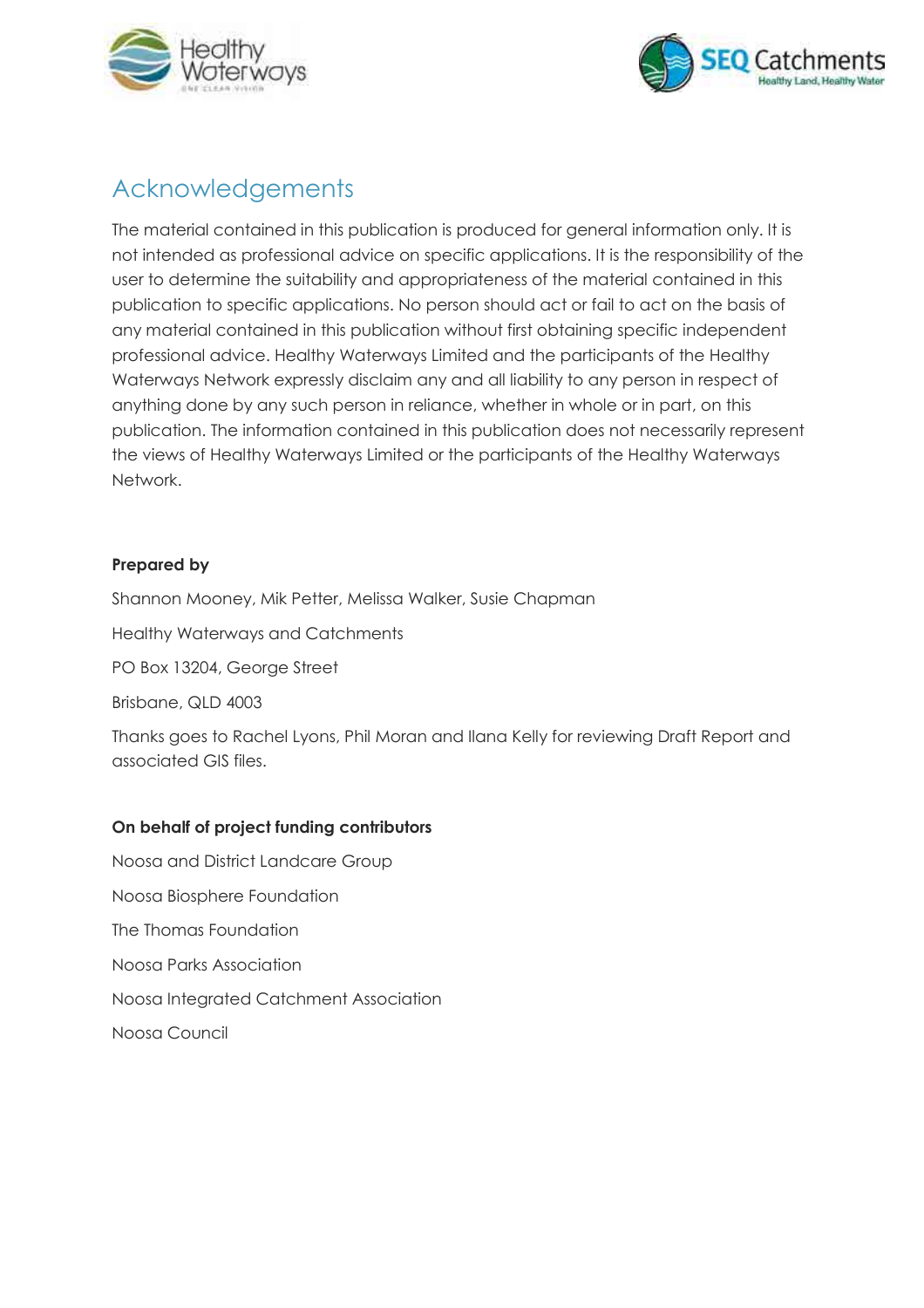



# **Table of Contents**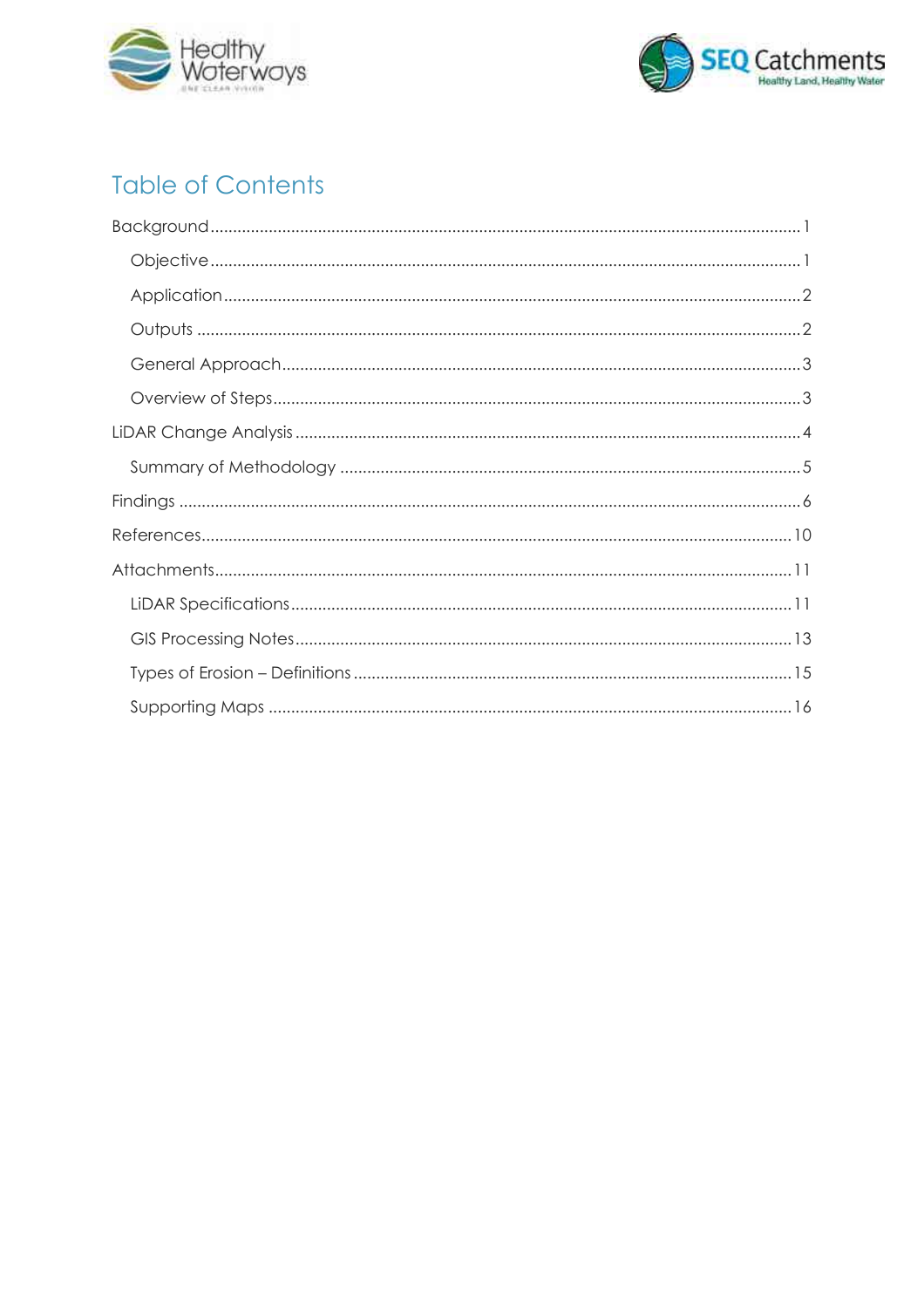



# <span id="page-3-0"></span>Background

The Kin Kin Catchment loses a significant amount of soil each year to erosion. This reduces the Kin Kin's available farmland and decreases water quality in the overall Noosa River Catchment. The purpose of this study is to identify and prioritise areas that contribute to this loss so that targeted mitigation activities can take place. The primary identification tool used is a LiDAR digital elevation model of change (the change analysis). This report outlines the methodology used to develop the change analysis for the Kin Kin Catchment. Preliminary results of the change analysis are tabled to assist with subcatchment prioritisation and to address sediment risk hotspots.

A combination of manual and automated change analysis identified 259 'Areas of Interest'. Areas were then characterised by erosion type including Gully, Hillslope, Land Management, Mass Movement, Sheet /Rill, and Stream Bank Erosion.

The total amount of sediment mobilised within the Areas of Interest was calculated. This was to ensure a greater level of confidence of actual sediment mobilised based on aerial photography verification. Further ground-truthing will confirm Areas of Interest and identify additional areas for future investigation.

This work will help program managers and research scientists determine remediation priorities to achieve the biggest water quality improvement for Kin Kin and the Noosa River, while maintaining farm productivity for the area.

# <span id="page-3-1"></span>**Objective**

The Kin Kin Catchment has been identified as a high sediment export catchment in previous scientific studies, in particular the Lake Cootharaba Sediment and Nutrient Study (Grinham, 2012). There is the need to focus attention on key areas to maximise the impact that limited financial investment can make.

In most catchments, 60-80% of sediment export comes from 20% of the catchment area, hence it is critical to identify priority areas for rehabilitation works to ensure resources are utilised efficiently.

Historically, sediment and nutrient area prioritisation was undertaken using multi-criteria spatial tools including 'Confluence of Issues' and 'Catchment Rehabilitation Planner'. Technologically advanced spatial analysis methods and techniques now exist that allow additional evidence-based prioritisation exercises to occur.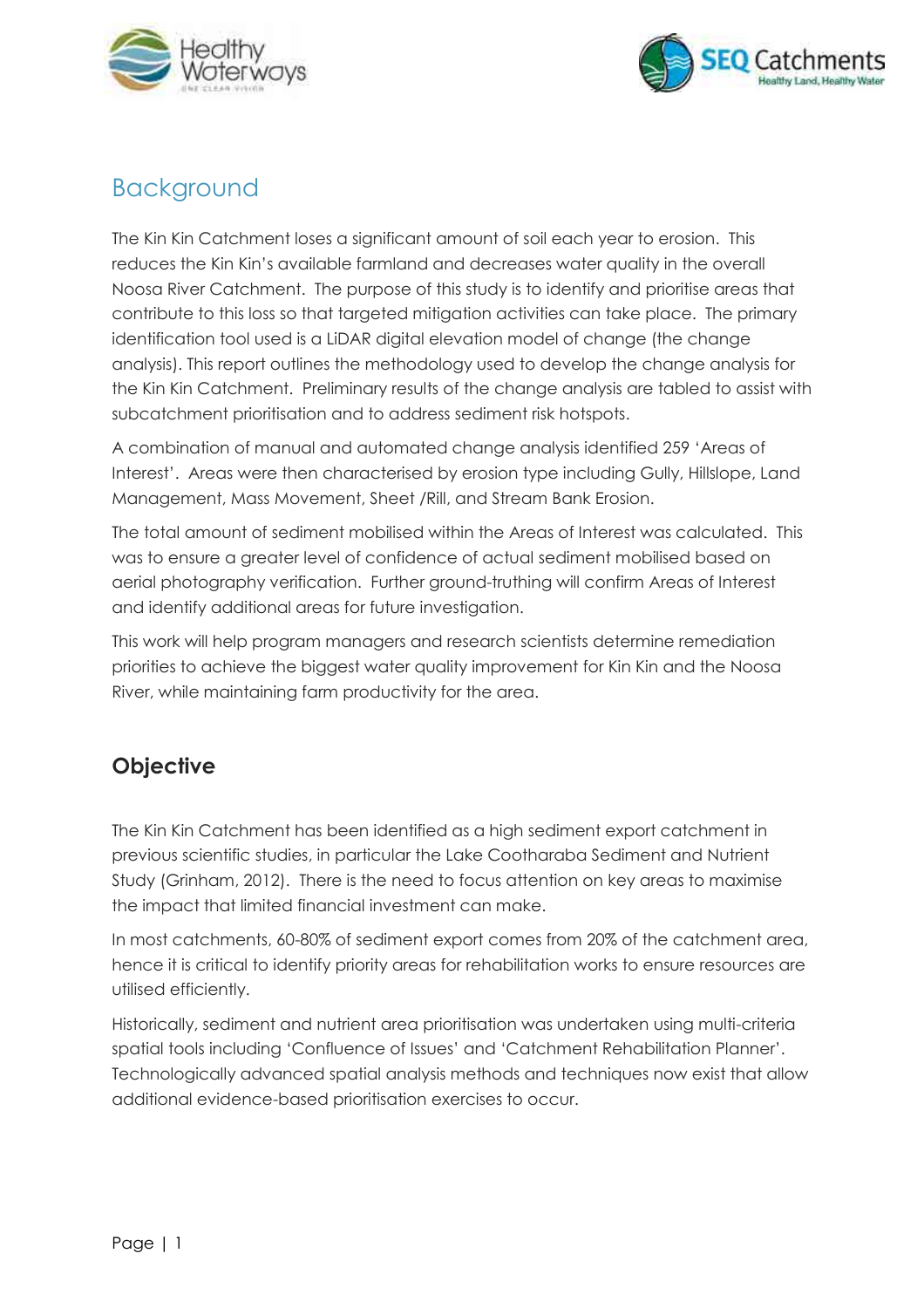



Light Detection and Ranging (LiDAR) topographic change data is now being utilised in government and landcare projects as a means of identifying areas of past and current soil movement. LiDAR change analysis is the calculation of elevation differences between LiDAR imagery runs undertaken at different times.

The change analysis compared latest capture (2015) against baseline data (2008) for Kin Kin, resulting in the generation of a LiDAR Topographic Change map. The change analysis identified active erosion sites and areas of soil deposition. This will support subcatchment remediation work prioritisation.

### <span id="page-4-0"></span>**Application**

All relevant and available scientific information and data was assessed for use as part of the prioritisation process. This included existing land erosion risk mapping for the Kin Kin area.

Information developed from the change analysis will inform the Keeping it in the Kin Kin Project including:

- Phase 1 Area prioritisation, Engagement and Selection of Demonstration / Onground Activities
- Phase 2 Full implementation of the 'Keeping it in Kin Kin Action Plan'.

Other uses of the information may include informing waterways strategies /action plans and integrated catchment management activities (property planning, weed control and creek restoration).

The change analysis provides a current baseline and snapshot of erosion/deposition rates in the Kin Kin Creek catchment.

# <span id="page-4-1"></span>**Outputs**

The change analysis outputs include:

- A digital elevation model change map
- Areas of interest identified as having significant erosion and deposition
- 'Erosion Hot Spots' map of priority areas showing high erosion rates
- Kin Kin Waterbodies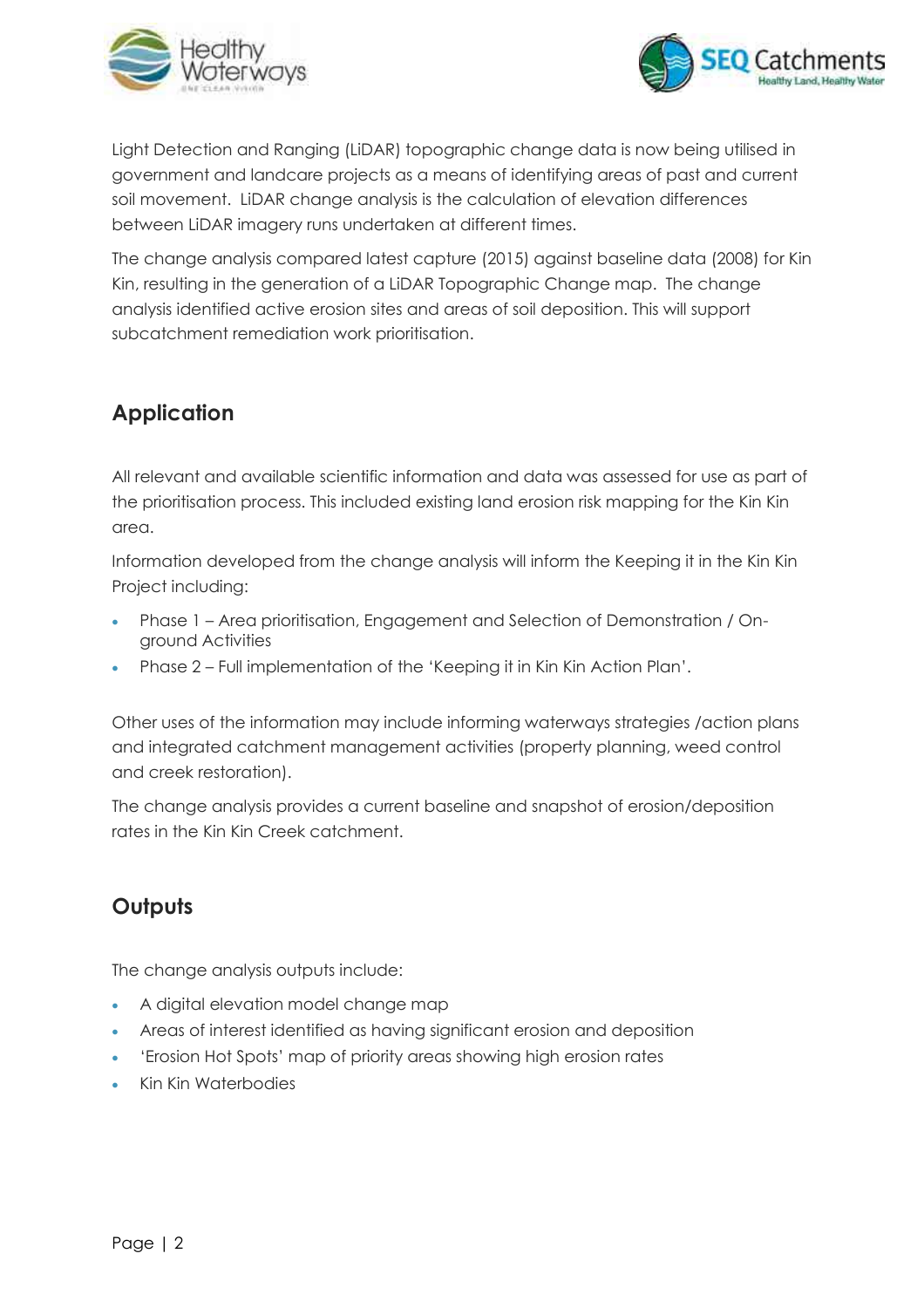



### <span id="page-5-0"></span>**General Approach**

The change analysis was carried out following methodologies developed by the Healthy Country Program, Department of Science, Information Technology and Innovation (DSITI), and the Australian Rivers Institute (ARI). This was to ensure that the analysis took advantage of the significant work already completed in this field and that it was consistent with similar assessments across the state.

The two raster digital elevation models (2008 and 2015) were standardised and analysed to:

- account for sources of uncertainty
- identify and classify changes to generate 'areas of interest'
- verify 'areas of interest'
- broadly classify erosion types within 'areas of interest'
- calculate the volumetric rates of change within 'areas of interest'

### <span id="page-5-1"></span>**Overview of Steps**

- Verification and standardization of LiDAR digital elevation models
- Generate change analysis
- Identify areas of high elevation change based on change analysis
- Select areas of elevation loss for identification of 'Erosion Hot Spots'
- Workshop with project contributors and partners for discussion and general consensus
- Prioritise areas based on multiple criteria and other factors (e.g. erosion material volume, treatment viability, landuse, soils)
- Ground-truthing workshop with Noosa Landcare and Kin Kin landholders
- Generate Keeping it in Kin Kin Action Plan for implementation Works
- Independent academic scientific review before and during the prioritisation process. (undertaken by Research Institution)

The approach described is often referred as topographic change assessment (looking at changes to the elevation of a surface between different time periods). Geomorphic change assessment is the process of identifying why topographic change is occurring.

The methodology of generating LiDAR DEM Change Maps removes field-observer bias and creates a repeatable approach for identifying and mapping topographic change which can be further strengthened and validated through ground-truthing. (Wyrick and Pasternack, 2015)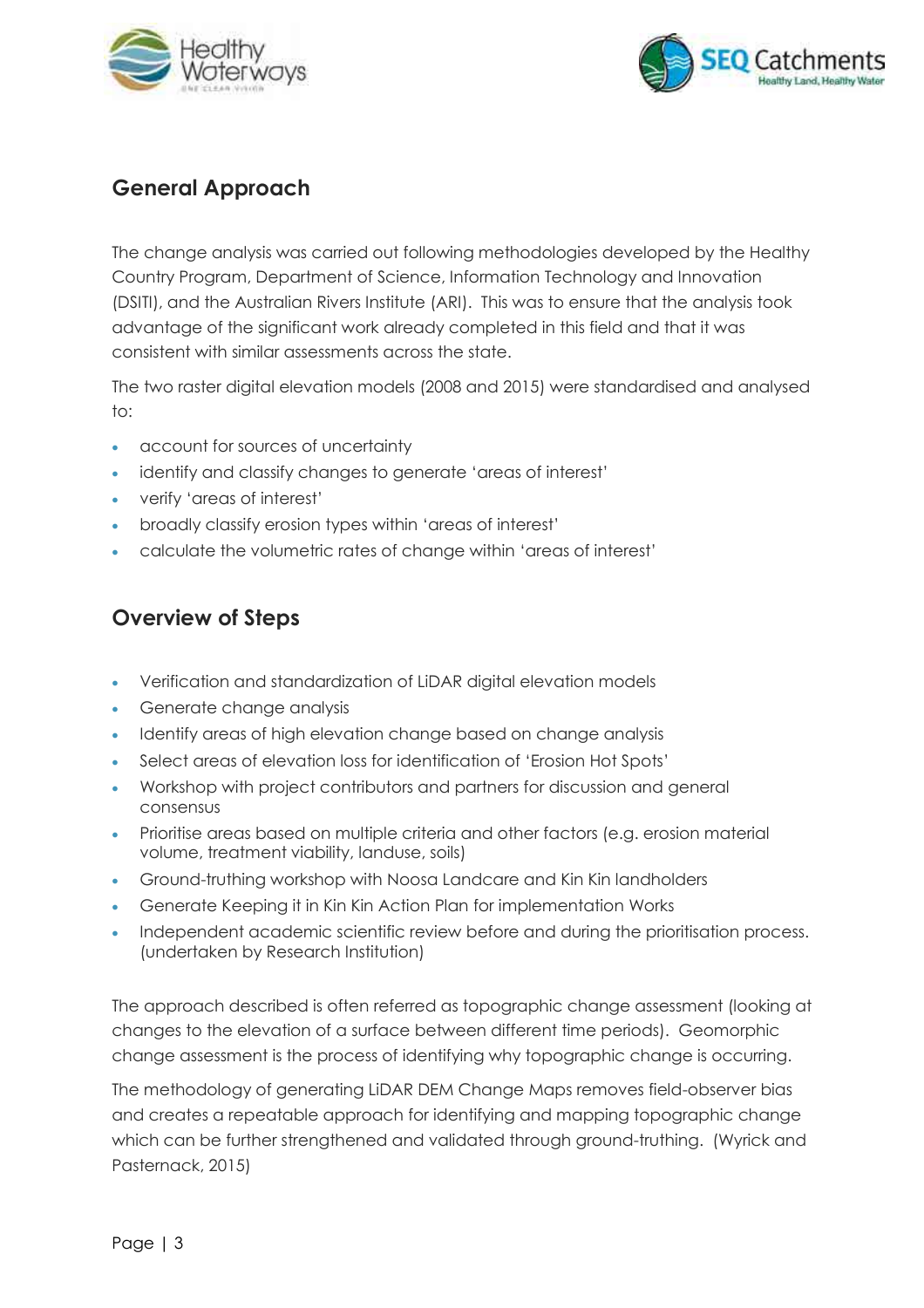



# <span id="page-6-0"></span>LiDAR Change Analysis

LiDAR is a remote sensing method where a pulsed laser is used to measure the distance from the laser sensor to the earth, to create accurate digital elevation and canopy height models. LiDAR DEM Change or DEM of Difference (DoD) (Croke et al, 2012) allows the calculation of elevation differences between LiDAR imagery capture projects. This modelling provides elevation gain/loss values for the whole of Kin Kin Creek Catchment, allowing properties and areas suffering the highest erosion rates to be determined. (Parker, 2015)

DEMs collected at different times are compared by subtracting, or 'differencing', oldest from most recent (for example, 2015 DEM less 2008 DEM) to identify whether a loss or gain in elevation has occurred. Areas showing an increase in elevation could be areas of deposition, where a decrease in elevation generally indicates that active erosion is present. (Wyrick and Pasternack, 2015)

Once erosion hot spots are identified, the high resolution of the LiDAR elevation data (+ or – 0.15m) allows the calculation of the net volume change (m3) and the amount of sediment lost or mobilized during the time series. DEM differencing provides an accurate estimate of volumetric change and the development of sediment budgets for an area.

The resulting change file identifies spatial patterns of 'cut and fill' often presented as red to blue maps. LiDAR generated slope maps and high resolution aerial photography used in conjunction with the LiDAR DEM Change Map helped with verifying identified and active change.

Waterbodies visible in the change map were often represented as loss in elevation. It was noted that 2015 was a dry year for rainfall, with 2008 having high rainfall levels, hence waterbodies showing a negative change in elevation. (elevation is now low, elevation was higher).

For this set of LiDAR images, slope analysis revealed waterbodies having a value of '0' (no slope), and areas with this value were selected and re-classified as LiDAR generated waterbodies. Further manual analysis captured additional waterbodies with a total waterbody count in excess of 504. This mostly represented farm dams and natural waterbodies, and also identified stretches of instream and open waterways.

Waterbodies were then masked / removed from the final LiDAR DEM Change Map to provide a more accurate representation of volumetric change.

In line with geomorphic change detection principles, low pass filters were applied to the individual elevation models to reduce any noise and errors in the LiDAR DEM Change map. This action traverses a low pass 3 by 3 filter (9 m2) over the raster and smooths the entire elevation model reducing the significance of anomalous cells and overall 'bumpiness' of the local topography. (ESRI Arc Map Toolbox)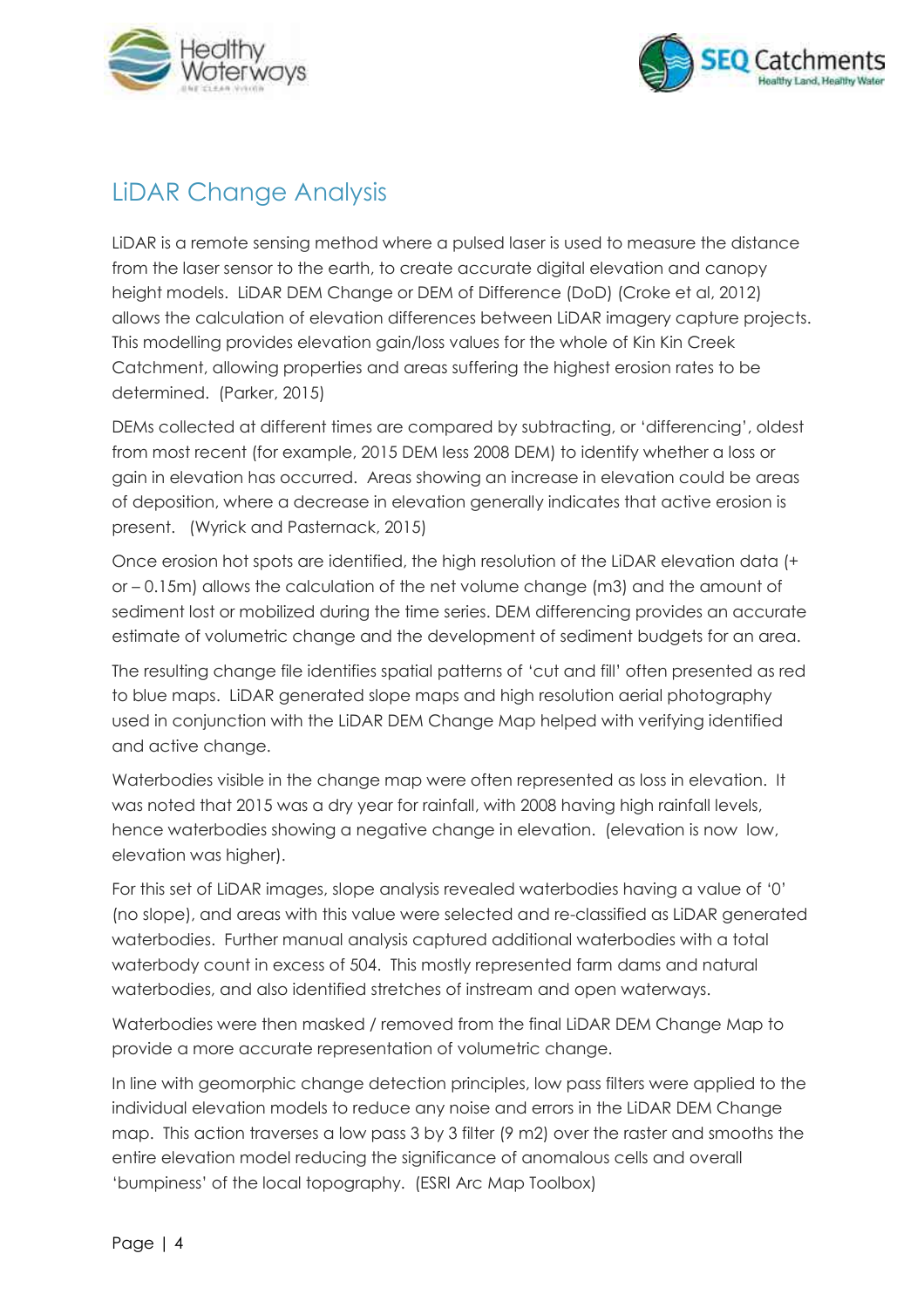



For the final LiDAR DEM Change Map, any differences +-0.5m were considered within the bounds of uncertainty and labelled as 'no detectable change'. This is consistent with the +-0.4m vertical accuracy of the 2015 LiDAR specifications. (See Attachments -LiDAR Specifications)

The final LiDAR DEM Change Map represents the net change in topographic elevation over the 7 year period.

### <span id="page-7-0"></span>**Summary of Methodology**

LiDAR Collation and Processing

 2008 LiDAR elevation tiles compiled to establish baseline elevation model for Kin Kin **Catchment** 

Mosaic of tiles developed, including digital elevation model, slope degrees and relative slope

- 2015 LiDAR elevation tiles sourced and compiled to establish most current elevation model for Kin Kin Catchment
- Mosaic of tiles developed, including digital elevation model, slope degrees and relative slope.
- A low pass filter was also applied to smooth the DEMs and reduce the significance of anomalous cells.

Geomorphic Change Detection

- A Geomorphic Change file was developed for Kin Kin Catchment based on 2015 Mosaic DEM less 2008 Mosaic DEM
- Water bodies were identified in the change file as having a loss in elevation and manually exported as a separate layer (assumption is 2008 was wetter and 2015 a dry year for rainfall).
- Water bodies were also extracted through automation based on LiDAR Slope 2015 and how the data was processed (value = 0). This has provided an accurate baseline of bio-available water during a dry year.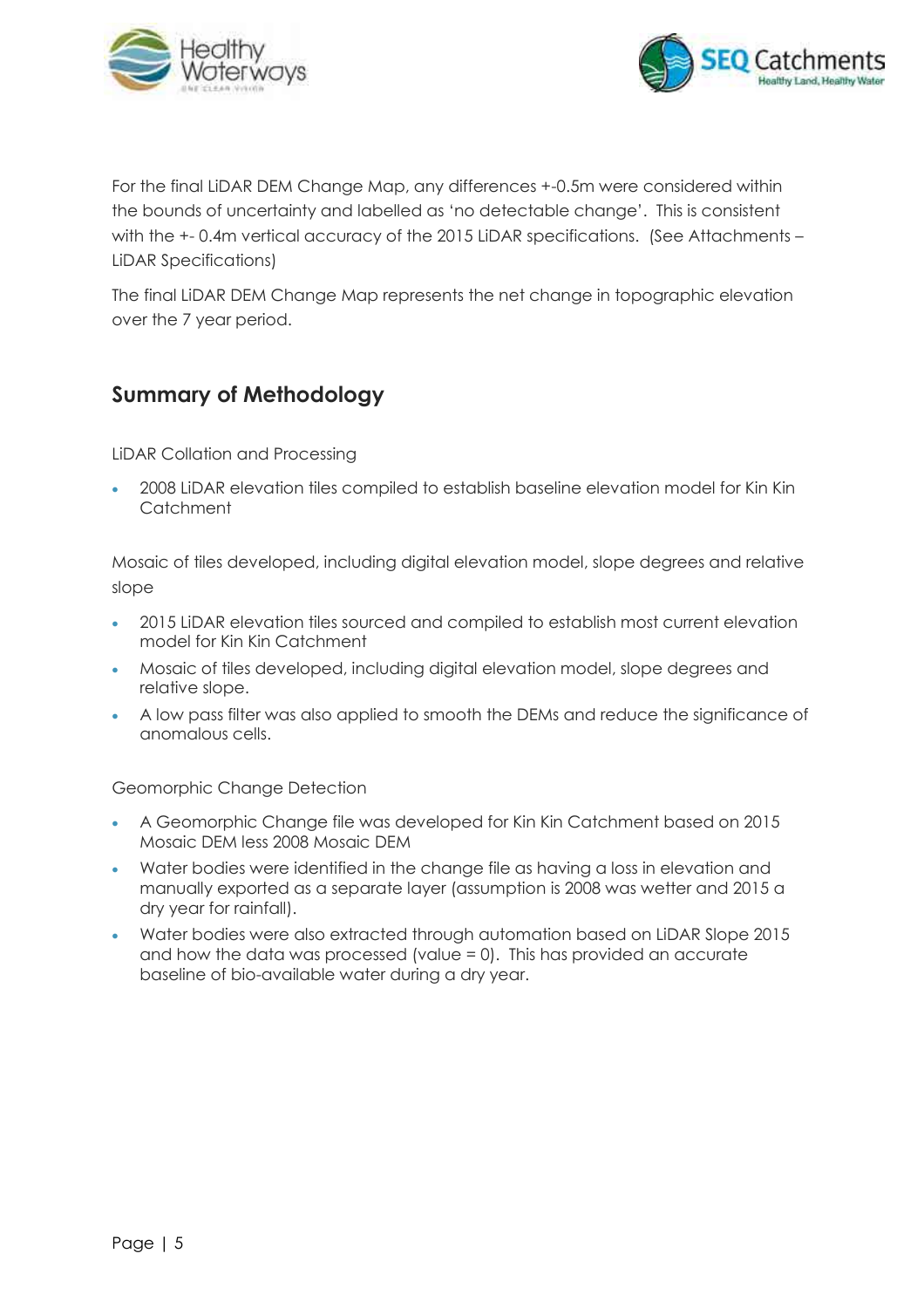



Applying filters to confirm losses and gains (Wheaton et al, 2010)

- Landcover Forest mask was used to target change within cleared areas
- 2015 LiDAR slope was used to confirm change / disturbance within forested areas and non-forested areas
- High resolution aerial photography for 2015 (10cm) and 2009 (50cm) was used to confirm change and disturbance

#### Erosion Hotspots

- Areas of Interest were manually selected based on the lidar analysis support files previously mentioned. Identified areas were showing active erosion processes and were captured at a landscape level averaging 3 – 7 ha in size. (See Table 1)
- Areas of Interest were classified by erosion type and used as a mask to select from the geomorphic change file
- Erosion and deposition rates were calculated within Areas of Interest for the catchment having higher confidence levels of sediment budgets

# <span id="page-8-0"></span>**Findings**

Based on the change analysis for Kin Kin, erosion and general land management is a catchment wide issue and opportunity. At a catchment overview, there is a clear distinction of higher levels of erosion occurring in the mid to upper catchment areas upstream of the Kin Kin Creek - Wahpunga Pass. Higher levels of deposition were observed in the lower catchment areas, with areas of natural levee banks forming along lower Kin Kin Creek from reduced velocities and sediment drop-out.

Higher levels of disturbance were noted on the slopes even though forests were showing signs of recovery from previous land uses. Old landslips were also picked up on the forested slopes, with ground-truthing required to verify whether these are still active.

Areas with numerous tracks were identified along the western range / Woondum Range presenting a high risk of erosion. Some of these valleys presented signs of heavy weed infestations (e.g. lantana) and very unstable conditions.

On the cleared slopes, areas of mass movement and gullies were noted. Across the catchment, many sediment inputs were identified that could become mobilised during rainfall events. A number of these areas with high erosion risk showed signs of remediation effort through the construction of contour banks. Further landholder support is required to continue these efforts.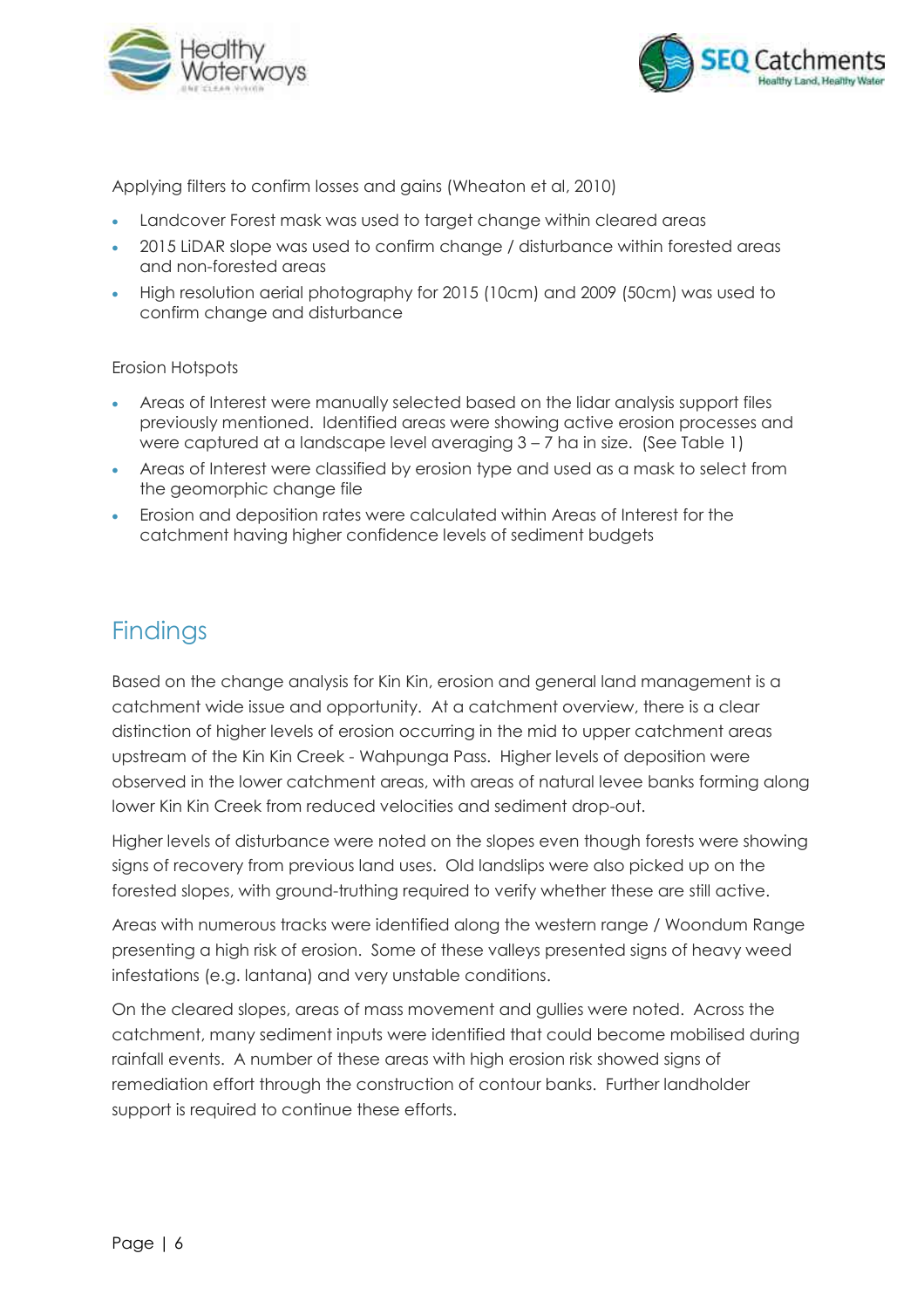



Stream bank erosion was mostly confined to the mid to upper reaches of the study area. Lower Kin Kin Creek does have riparian / creek vegetation in good condition although in some reaches the overall width is quite narrow. With increased flows and velocities from intense rainfall events, outside creek bends will show signs of stress and erosion risk even when vegetated.

Areas with creek vegetation showed signs of greater stability with the LiDAR Change Map showing deposition and some erosion signals. Some mapping interference was observed coming from the instream water within the riparian zone, mostly as a loss of elevation. This may be from reduced water levels between the two lidar captures, 2015 – 2008. Analysis within the riparian zone was given to creek banks with higher slope, large clusters of erosion and un-vegetated waterways.

The management of existing vegetation across the catchment is a priority to reduce further erosion risk and to maintain waterway health. High slopes (>10 degrees) should be forested or contain good grass cover. Slopes currently supporting weeds (e.g. lantana) and regrowth are showing signs of erosion, with drainage and track management required.

The Areas of interest represent sites showing active erosion based on the LiDAR Change Map. High resolution aerial photography was used to confirm areas at a desktop level for greater confidence in the process. It is recommended that ground-truthing be undertaken and local feedback received to advance this work.

Types of erosion classified included Gully Erosion, Stream Bank Erosion and Mass Movement / Landslips. Erosion associated with land management through ground disturbance and weeds was also included as was found to be a significant factor. Table 1 summarises the erosion classification with a total of 258 sites identified.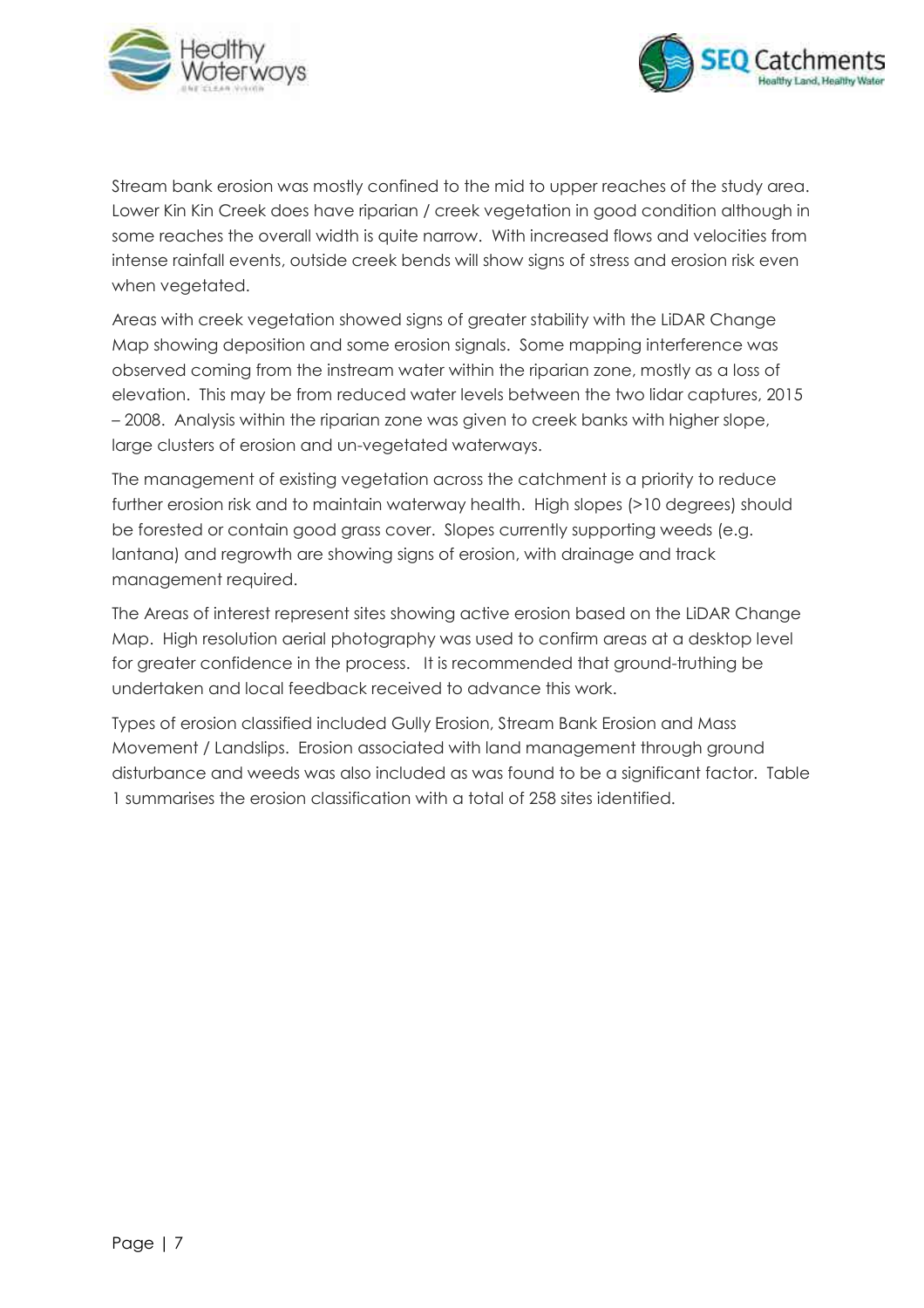



| Erosion Type                              | Areas Identified<br>(number) | Area (ha) based<br>on 'Area of<br>Interest' | Mean Area (ha) |
|-------------------------------------------|------------------------------|---------------------------------------------|----------------|
| Gully Erosion                             | 96                           | 274                                         | 3              |
| Land Management-<br>Disturbance and Weeds | 72                           | 480                                         | 7              |
| Mass Movement                             | 35                           | 223                                         | 6              |
| Sheet and Rill Erosion                    |                              |                                             |                |
| <b>Stream Bank Erosion</b>                | 54                           | 173                                         | 3              |
| Total                                     | 258                          | 1,151                                       | $\overline{4}$ |

#### Table 1: Areas of Interest identified for Kin Kin Creek Catchment

The LiDAR Change was further analysed based on the identified Areas of Interest, applying filters and masks. Further corrections were applied through removing errors associated with water bodies. Greater confidence was also assigned to elevation changes between the ranges of 0.5 – 2.0 m both for gain and loss. Table 2 presents the findings of this analysis.

Over 90% of observed LiDAR Change values were within the 0.5 - 2.0 m range and in terms of erosion rates for the Noosa River Catchment are more realistic. Cut and fill activities for housing and infrastructure, and topographic features (steep embankments and waterfalls) were observed through aerial photography in the 2.0 - 5.0 m and > 5.0 m LiDAR Change ranges. A moderate confidence level was given to the 2.0 – 5.0 m range.

The total observed range was slightly higher for elevation loss and this need further investigation. These higher ranges represent less than 2% of the totals.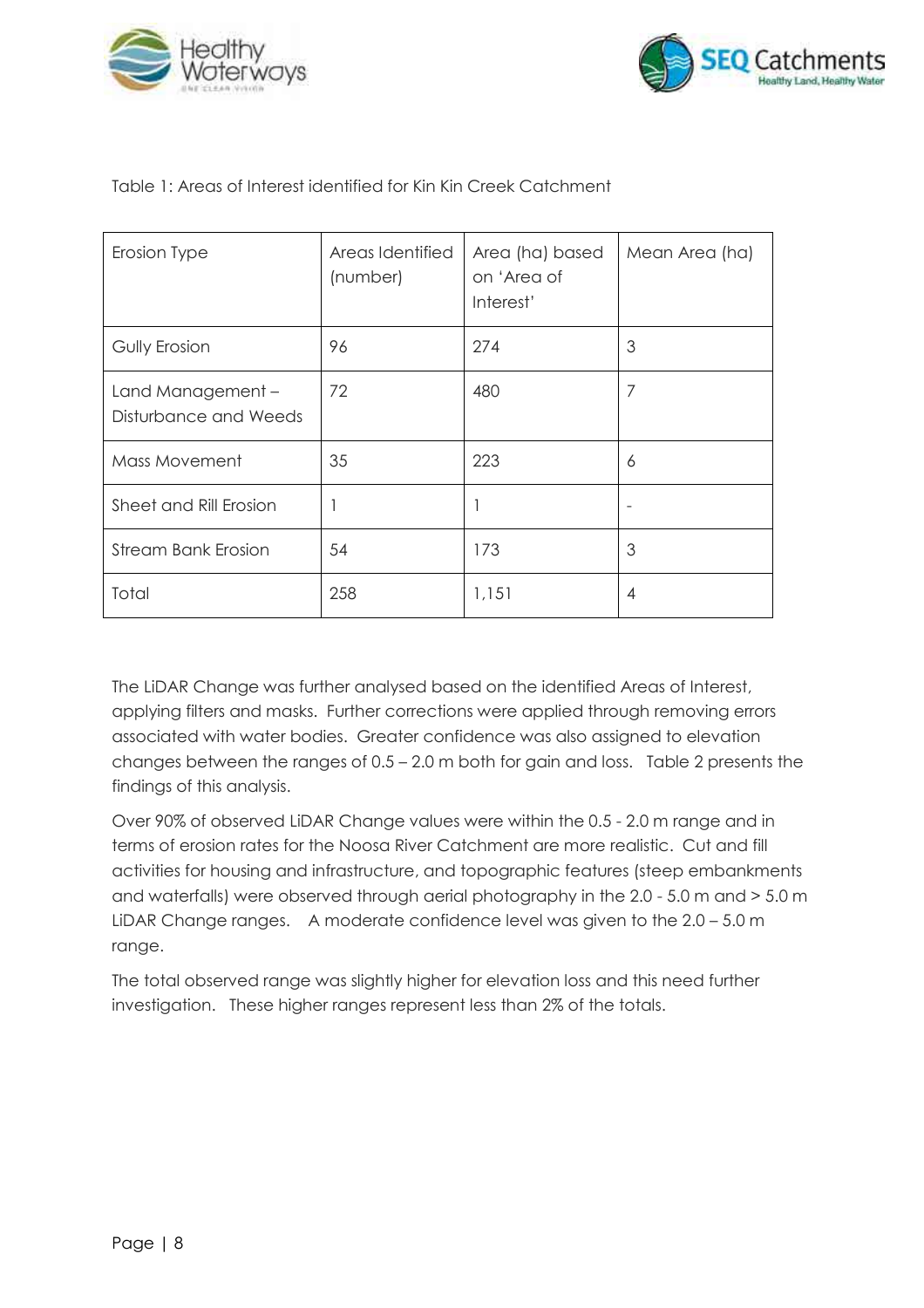



Table 2: Total Soil Loss and Gain from Geomorphic Change for **Areas of Interest** (based on LiDAR DEM Change Map)

| <b>Soil Loss</b>                 | <b>Values</b> | <b>Soil Gain</b>                | <b>Values</b>  |  |
|----------------------------------|---------------|---------------------------------|----------------|--|
| <b>Total Observed Range</b>      |               |                                 |                |  |
| Elevation                        | $-1,912,839$  | Elevation                       |                |  |
| $0.5 - 9$ m                      |               | $0.5 - 7$ m                     | 277,444        |  |
| Tonnes of sediment               | $-2,486,691$  | Tonnes of sediment              |                |  |
| mobilised                        |               | deposited                       | 360,678        |  |
| Area of loss (m2)                | 2,086,812     | Area of gain (m2)               | 261,733        |  |
| Area of loss (ha)                | 208           | Area of gain (ha)               | 26             |  |
| <b>High Confidence Range</b>     |               |                                 |                |  |
| Elevation                        | $-1,800,015$  | Elevation                       |                |  |
| $0.5 - 2m$                       |               | $0.5 - 2m$                      | 212,197        |  |
| Tonnes of sediment               | $-2,340,020$  | Tonnes of sediment              |                |  |
| mobilised                        |               | deposited                       | 275,856        |  |
| Area of loss (m2)                | 2,042,305     | Area of gain (m2)               | 239,00         |  |
| Area of loss (ha)                | 204           | Area of gain (ha)               | 23             |  |
| <b>Moderate Confidence Range</b> |               |                                 |                |  |
| Elevation                        |               | Elevation                       |                |  |
| $2.0 - 5 m$                      | $-110,024$    | $2.0 - 5 m$                     | 60,698         |  |
| Tonnes of sediment<br>mobilised  | $-143,031$    | Tonnes of sediment<br>deposited |                |  |
|                                  |               |                                 | 78,908         |  |
| Area of loss (m2)                | 44,156        | Area of gain (m2)               | 21,750         |  |
| Area of loss (ha)                | 4             | Area of gain (ha)               | $\overline{2}$ |  |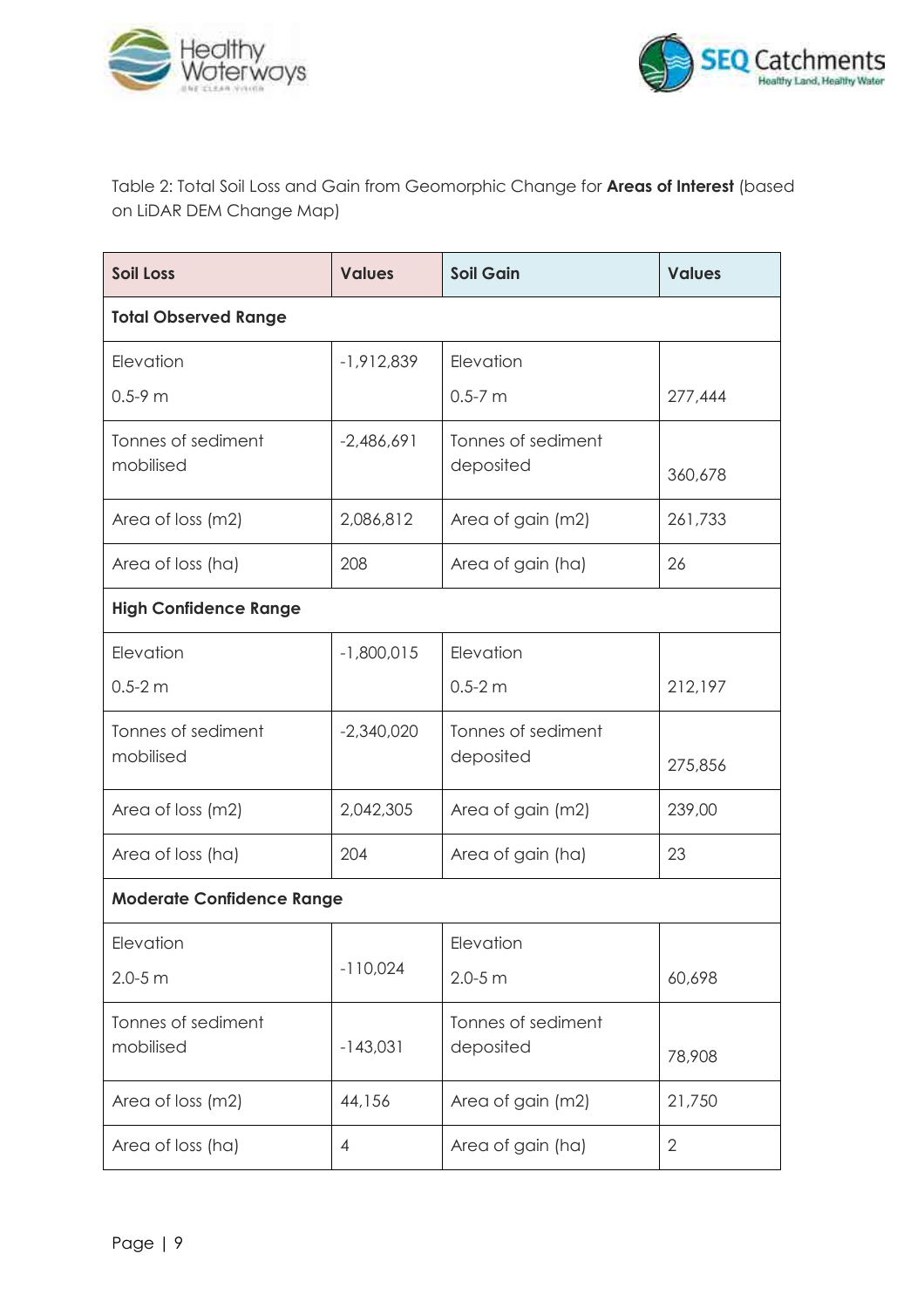



Within the high confidence range of 0.5 – 2.0 m for elevation gain / loss, the data showed that up to 2.3 million tonnes of sediment was mobilised during 2008 - 2015. Only 275,856 tonnes of sediment was found to be deposited and not necessarily coming from the identified Areas of Interest and Erosion Hotspots. Based on average soil replacement costs of \$30 / tonne1, if this amount of soil is leaving the catchment the cost of soil productivity loss exceeds \$6 million.

Soil erosion control for maintaining productive farmland and waterway health requires a catchment wide approach and focus. The LiDAR DEM Change Map has provided evidence of where in the landscape is attention needed to help reduce the loss of soils impacting on downstream properties and environments.

# <span id="page-12-0"></span>References

- Croke, J., Todd, P., Thompson, C., Watson, F., Denham, R., Khana, G. (2012) The use of multi temporal LiDAR to assess basin-scale erosion and deposition following the catastrophic January 2011 Lockyer flood, SE Queensland, Australia. Published in Geomporphology (184, 111-126, 2013).
- ESRI ArcMap Toolbox [http://desktop.arcgis.com/en/arcmap/10.3/tools/spatial](http://desktop.arcgis.com/en/arcmap/10.3/tools/spatial-analyst-toolbox/how-filter-works.htm)[analyst-toolbox/how-filter-works.htm](http://desktop.arcgis.com/en/arcmap/10.3/tools/spatial-analyst-toolbox/how-filter-works.htm)
- Parker, N. (2015) Implementation and monitoring of targeted work in the Upper Warrill Healthy Country Project, 2012-2015. SEQ Catchments Ltd.
- Queensland Government (2013) Types of erosion. <https://www.qld.gov.au/environment/land/soil/erosion/types/>
- Thompson, C., Croke, J. (2013) Geomorphic effects, flood power, and channel competence of a catastrophic flood in confined and unconfined reaches of the upper Lockyer valley, southeast Queensland, Australia. Geomorphology 197 (2013) pp156-169.
- Tindall, D., Marchand, B., Gilad, U., Goodwin, N., Byer, S., Denham, R. (2014) Gully mapping and drivers in the grazing lands of the Burdekin catchment. Remote Sensing Centre, Department of Science, Information Technology, Innovation and the Arts.
- Wheaton, J., Brasington, J., Darby, S., Sear, D. (2010) Accounting for uncertainty in DEMs from repeat topographic surveys: improved sediment budgets. Published in Earth Surface Processes and Landforms (35, 136-156, 2010).
- Wyrick, J., Pasternack, G. (2015) Revealing the natural complexity of topographic change processes through repeat surveys and decision-tree classification. Published in Earth Surface Processes and Landforms (41, 723-737, 2016).

<sup>1</sup> Trade garden soil cost for bulk purchase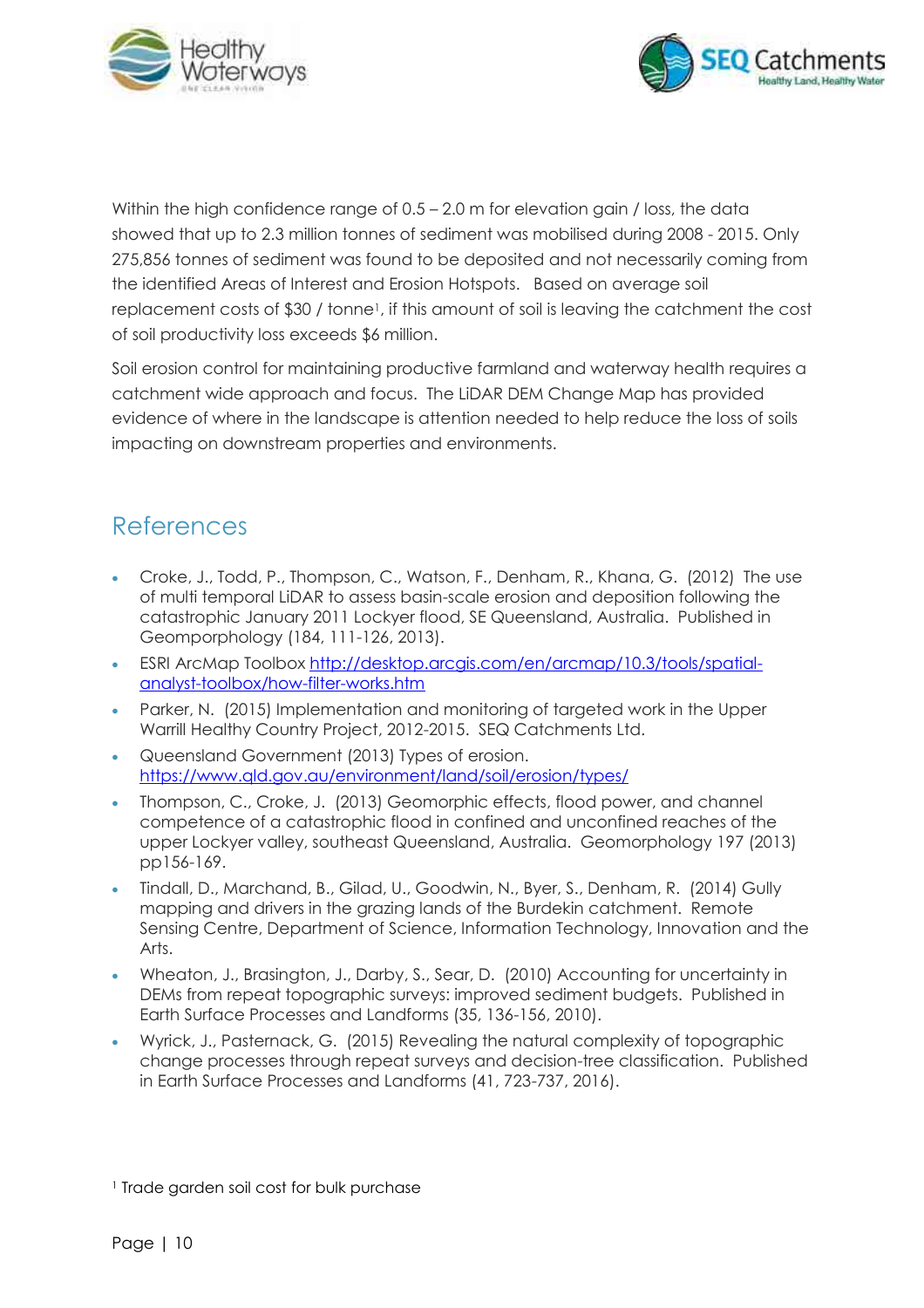



# <span id="page-13-0"></span>**Attachments**

### <span id="page-13-1"></span>**LiDAR Specifications**

**Queensland LiDAR Data – Sunshine Coast LGA 2008 Re-Classified Project** 

[http://qldspatial.information.qld.gov.au/catalogueadmin/catalog/search/resource/det](http://qldspatial.information.qld.gov.au/catalogueadmin/catalog/search/resource/details.page?uuid=%7B1C053805-289E-40F5-8211-992555905EE1%7D) [ails.page?uuid=%7B1C053805-289E-40F5-8211-992555905EE1%7D](http://qldspatial.information.qld.gov.au/catalogueadmin/catalog/search/resource/details.page?uuid=%7B1C053805-289E-40F5-8211-992555905EE1%7D)

Date: 2008-10-31

Abstract: This LiDAR dataset covers the entire Sunshine Coast Local Government Area including areas within the current Noosa Shire. In 2012, the original LiDAR dataset was reclassified to C2 and C3 level of classification, under a Queensland Government project.

Coordinate System Projection: MGA56 Horizontal Datum: GDA94 Vertical Datum: AHD

Data Quality Vertical Accuracy: 0.15m Horizontal Accuracy: 0.2m

Acquisition

Airborne Laser Scanning (ALS) data was acquired for the Sunshine Coast project from a fixed wing aircraft between October 2008 and July 2009.

Ground control points were used as check points against the remotely sensed data. These points were measured using Rapid Static GPS methodologies and consisted of approximately 105 locations throughout the project area.

Flying Height: 1000m Swath Width: 924m Side Overlap: 30% Average Point Separation: 1m

Page | 11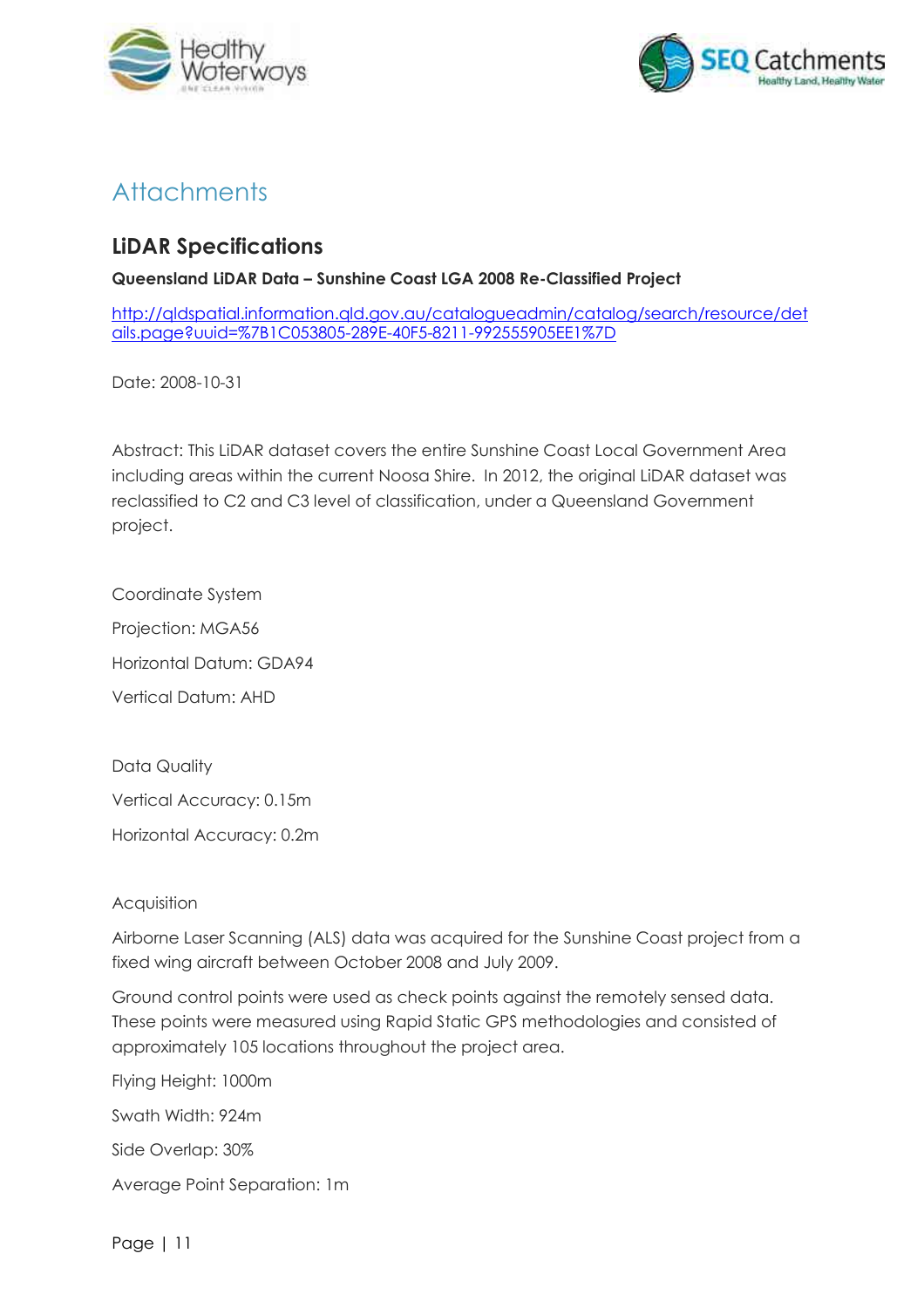



#### **Queensland LiDAR Data – Noosa Gympie 2015 Project**

[http://qldspatial.information.qld.gov.au/catalogue/custom/search.page?q=noosa+201](http://qldspatial.information.qld.gov.au/catalogue/custom/search.page?q=noosa+2015+lidar) [5+lidar](http://qldspatial.information.qld.gov.au/catalogue/custom/search.page?q=noosa+2015+lidar)

Date: 2016-05-12

Abstract: This project captured high resolution elevation data using LiDAR technology over the entire Local Government Area of Noosa and the town of Gympie and the surrounding urban area within the Gympie Regional Council.

Coordinate System Projection: MGA56 Horizontal Datum: GDA94 Vertical Datum: AHD

Data Quality Vertical Accuracy: +/- 0.4m Horizontal Accuracy: +/- 0.15m

#### **Acquisition**

Airborne Laser Scanning (ALS) data was acquired from a fixed wing aircraft between August 18th and 24th 2015. Areas under tidal influence were captured at two hours either side of low tide.

Ground support GPS base station support was provided by the client without incident. The ground check points acquired by the company allowed an assessment of the accuracy of the ALS data.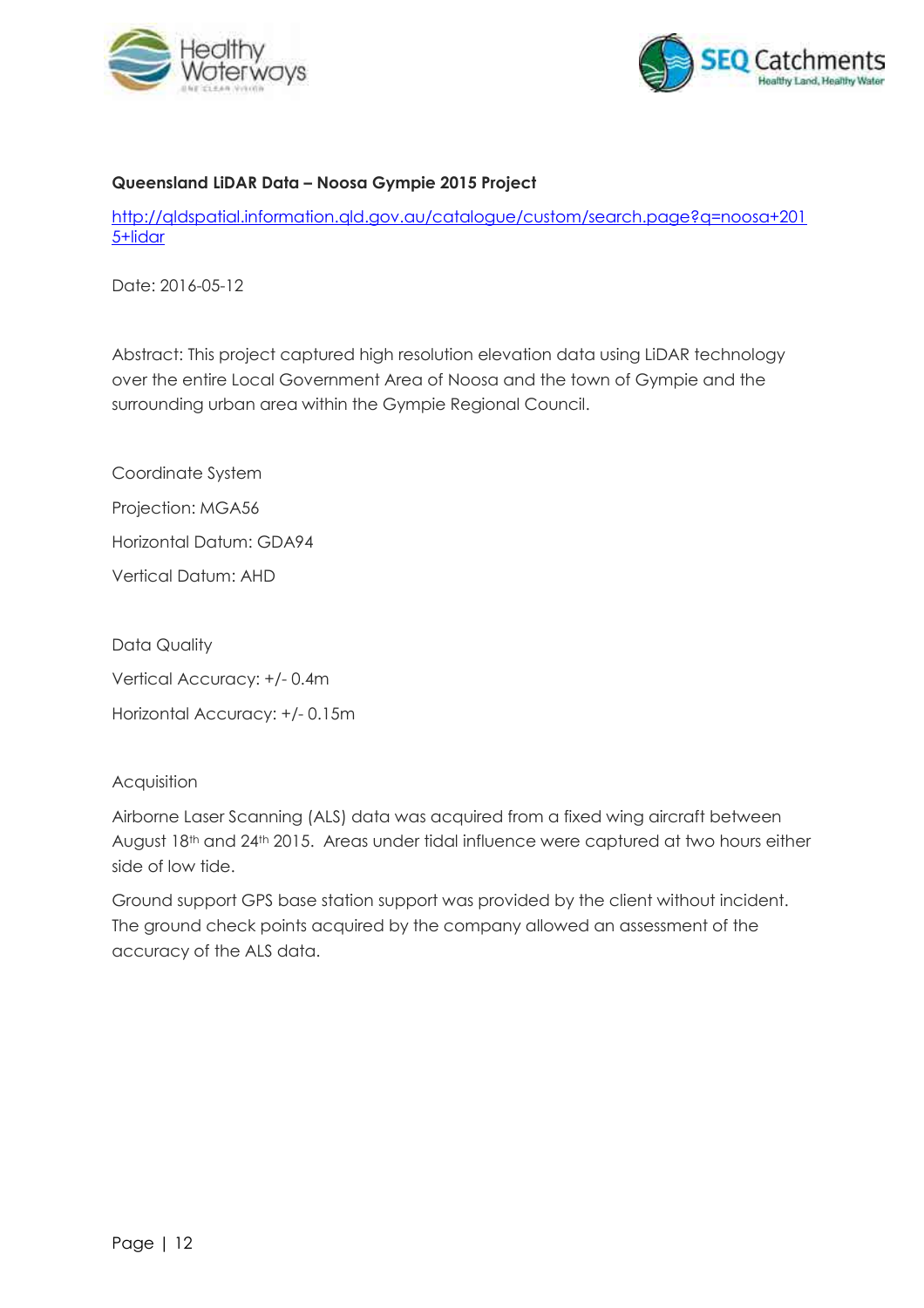



### <span id="page-15-0"></span>**GIS Processing Notes**

- Create Mosaic Dataset GDA\_1994\_MGA\_Zone\_56 UNIT ['Meter',1.0] Add Rasters To Mosaic Dataset Build Pyramids and Statistics
- Copy Raster lidar 2008 Mosaic Copy Raster lidar 2015 Mosaic
- Filter kinkin\_lidar2008.img LOW DATA kinkin\_lidar\_2008\_lowpass.img Filter kinkin\_lidar2015.img LOW DATA kinkin\_lidar\_2015\_lowpass.img
- Raster Calculator Minus kinkin\_lidar2015.img - kinkin\_lidar2008.img KinKin\_dem\_change15\_08\_v1.img kinkin\_lidar\_2015\_lowpass.img - kinkin\_lidar\_2008\_lowpass.img KinKin\_dem\_change15\_08\_vLowpass.img
- Slope kinkin\_lidar2015.img Focal Statistics kinkin\_lidar2015\_slope.img Rectangle 10 10 CELL MEAN DATA kinkin\_lidar2015\_slope\_avg10m.img Relative Slope Minus kinkin\_lidar2015\_slope.img - kinkin\_lidar2015\_slope\_avg10m.img kinkin\_lidar2015\_relslope10m.img
- Slope kinkin\_lidar2008.img Focal Statistics kinkin\_lidar2008\_slope.img Rectangle 10 10 CELL MEAN DATA kinkin\_lidar2008\_slope\_avg10m.img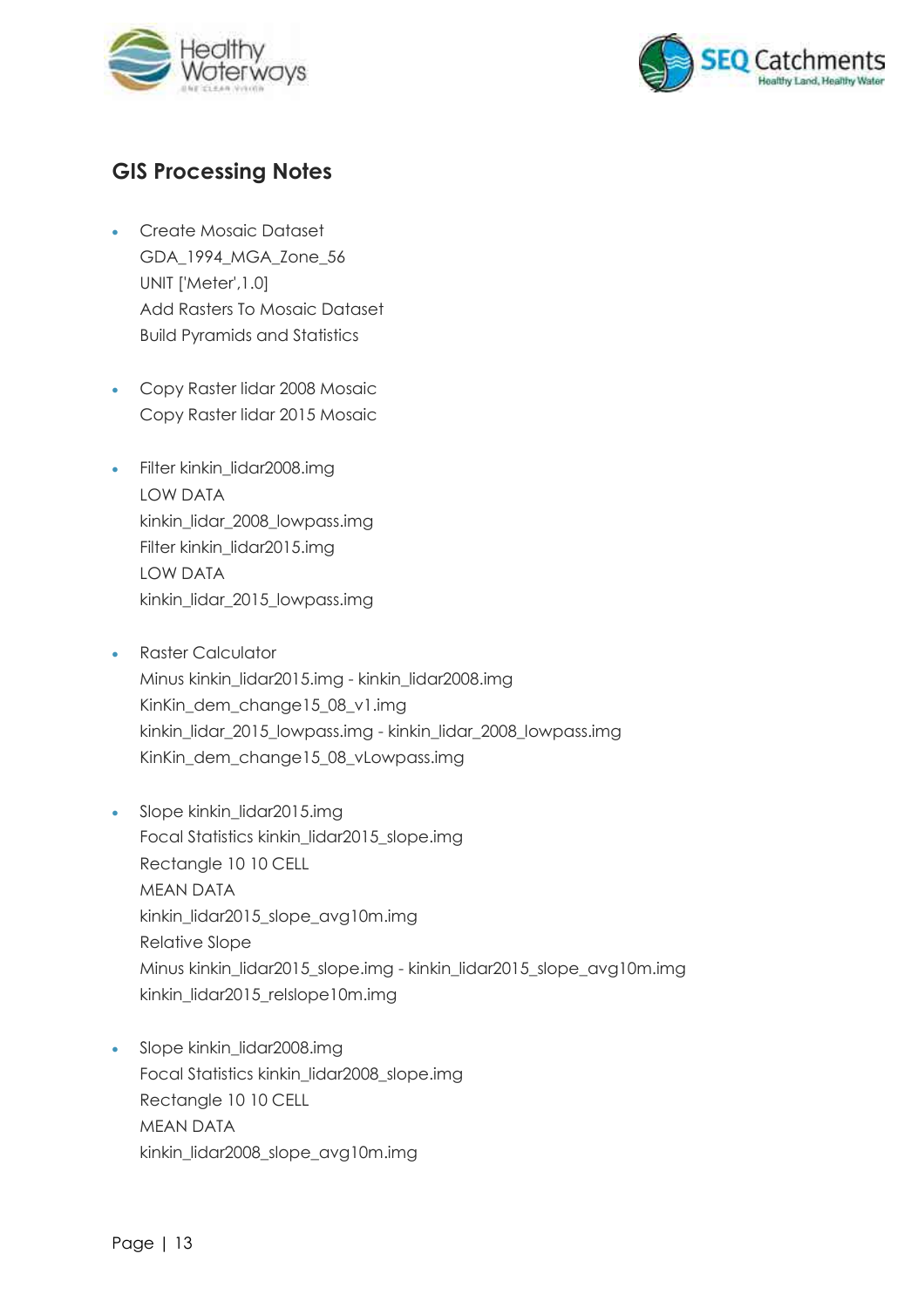



- Intergerise dem change to calculate loss and gain x10 Raster Calculator Int("N:\Projects\Kin\_Kin\KinKin\_dem\_change15\_08\_v1.img" \* 10) KinKin\_dem\_change15\_08\_v1\_x10\_int.img Extract By Attributes KinKin\_dem\_change15\_08\_v1\_x10\_int.img ""Value" <= -10" (-1.0m)
- Areas of Interest manual identification up to 1:3,000 Extract lidar by mask of AoI Extract By Mask KinKin\_dem\_change\_15\_08\_lt1m\_AoI.img KinKin\_dem\_change\_15\_08\_lt1m\_AoIv2.img KinKin\_dem\_change\_15\_08\_lt1m\_AoIv3.img KinKin\_dem\_change\_15\_08\_lt1m\_AoIv4.img KinKin\_dem\_change\_15\_08\_lt1m\_AoIv5.img
- Waterbodies to raster Polygon To Raster CELL\_CENTER NONE 10 kin\_kin\_waterbodies\_1m.img Reclassify kin\_kin\_waterbodies\_1m\_rc.img kin\_kin\_waterbodies\_1m\_rc\_inverse.img Raster Calculator KinKin\_dem\_change\_15\_08\_lt1m\_AoIv4.img \* kin\_kin\_waterbodies\_1m\_rc\_inverse.img Raster Calculator Int("N:\Projects\Kin\_Kin\KinKin\_dem\_change\_15\_08\_lt1m\_AoIv4\_revised.img" \* 1000) KinKin\_dem\_change\_15\_08\_lt1m\_AoIv4\_revisedInt.img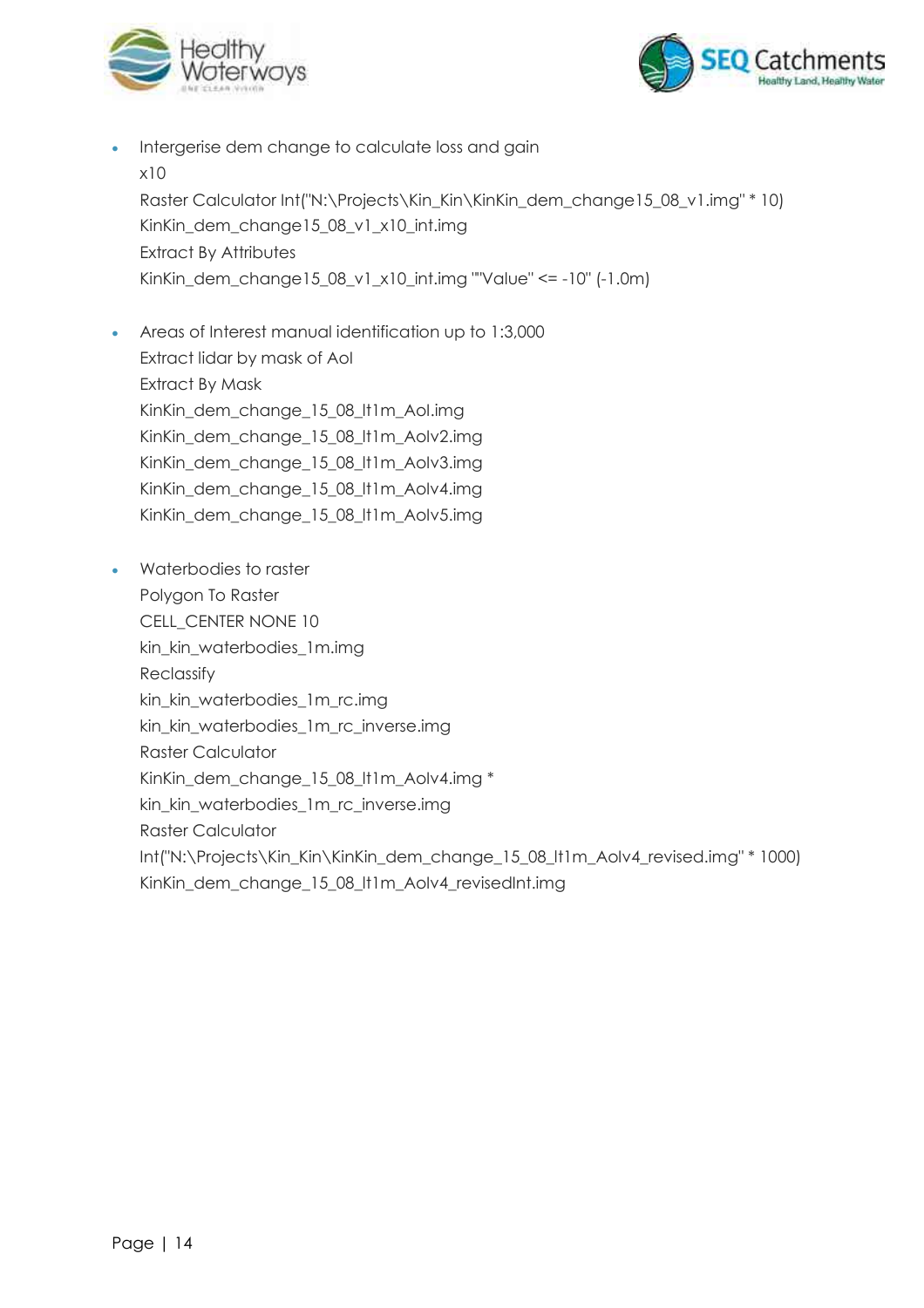



### <span id="page-17-0"></span>**Types of Erosion – Definitions**

Source: Taken from<https://www.qld.gov.au/environment/land/soil/erosion/types/>

**Gully Erosion**: Gully erosion happens when runoff concentrates and flows strongly enough to detach and move soil particles. A small waterfall may form, with runoff picking up energy as it plunges over the gully head. Splashback at the base of the gully head erodes the subsoil and the gully eats its way up the slope. Gullies may develop in watercourses or other places where runoff concentrates.

**Land Management – Disturbance and Weeds**: This category was included to capture erosion processes caused by disturbance and weeds. The LiDAR DEM Change Map was showing soil loss associated with tracks, general land disturbance and areas infested with weeds. Further ground-truthing required to classify into other erosion type categories.

**Mass Movement**: Mass movement occurs on cleared slopes in coastal and hinterland areas. Gravity moves earth, rock and soil material downslope both slowly and suddenly generally associated with rainfall events.

During periods of prolonged and heavy rainfall, water entering permeable soils can be stopped by a barrier as bedrock or a clay-rich soil horizon. The heavy weight of this saturated soil can slide downslope if it is sitting on a rock surface loosened by the buildup of water in the soil.

**Sheet and Rill Erosion**: Hill-slopes are prone to sheet and rill erosion. The amount of hill slope erosion largely depends on how the land is used. Sheet erosion occurs when a thin layer of topsoil is removed over a whole hillside paddock. Rill erosion occurs when runoff forms small channels as it concentrates down a slope. These rills can be up to 0.3 m deep, and if they become deeper they are referred to as gully erosion.

**Stream Bank Erosion**: Stream bank erosion generally happens during floods and rainfall events. The major cause of stream bank erosion is the removal of vegetation on river banks and the removal of sand and gravel from the stream bed.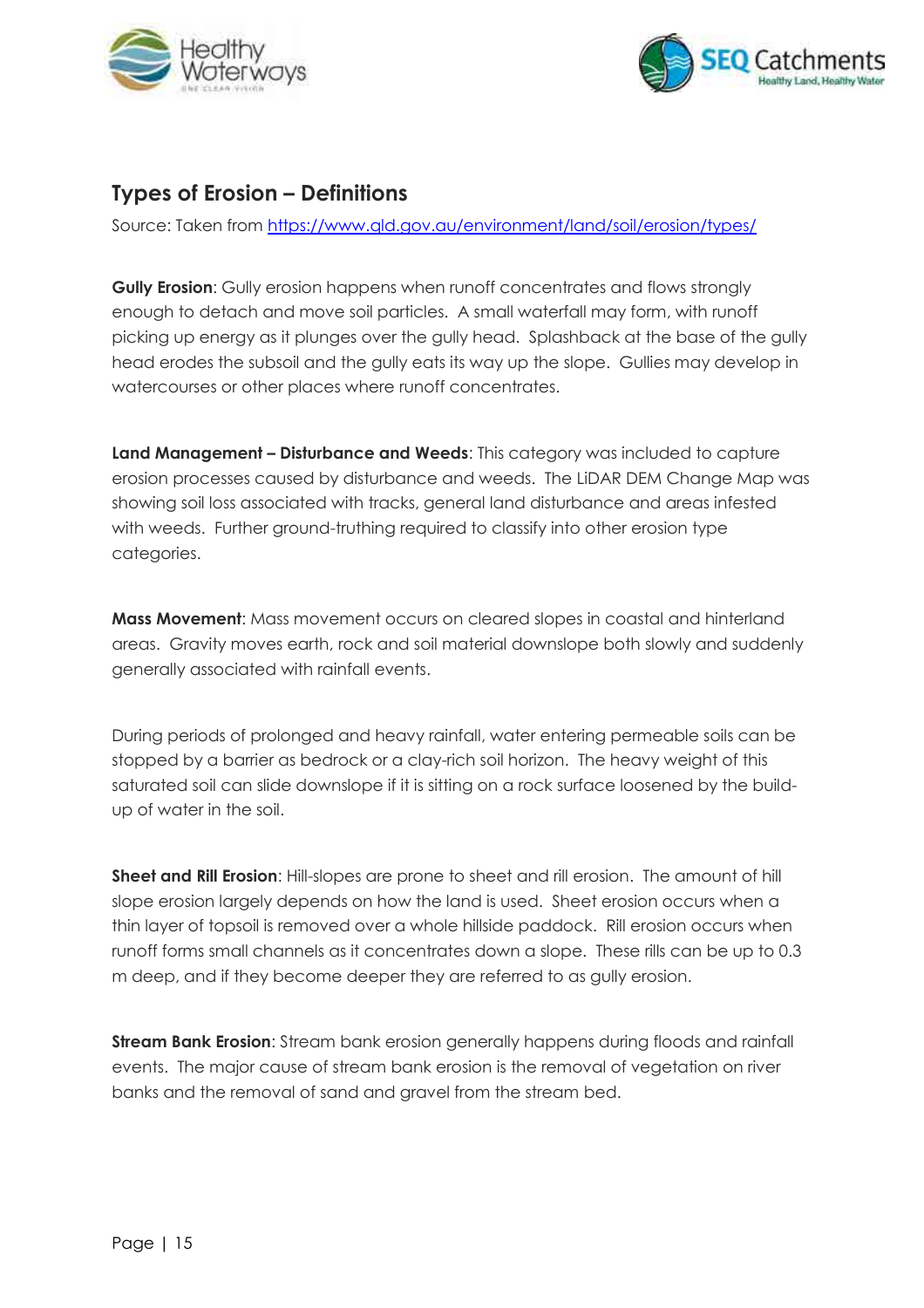



### <span id="page-18-0"></span>**Supporting Maps**

#### *Map 1: Identified Areas of Interest and Erosion Hotspots*

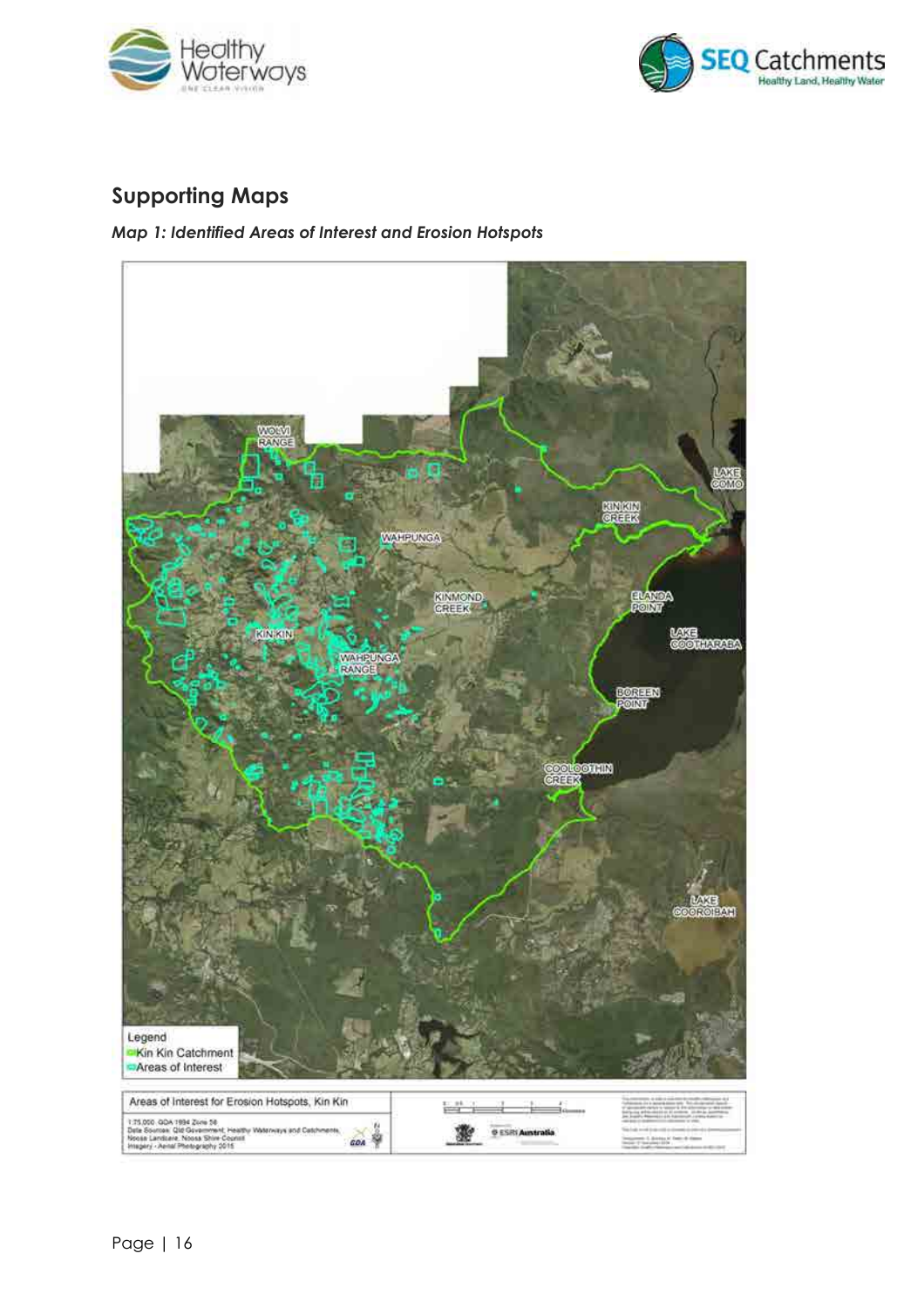



*Map 2: Cut and Fill example showing loss of elevation where soil has been removed on slope and then used as fill as gain in elevation to create a level pad for shed/house.* 

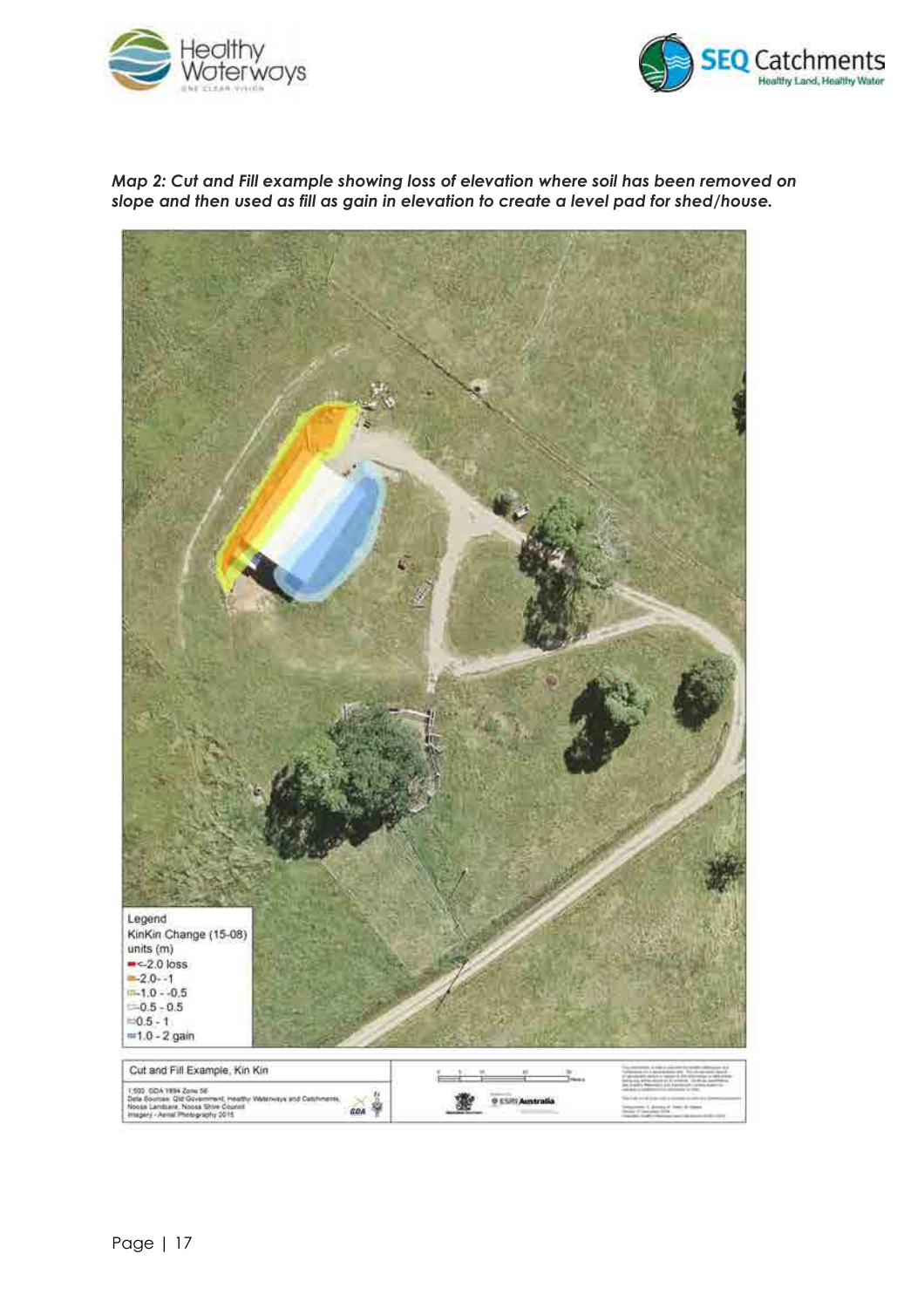





*Map 3a: Aerial photography 2015 showing Erosion Type of "gully erosion" (not visible)*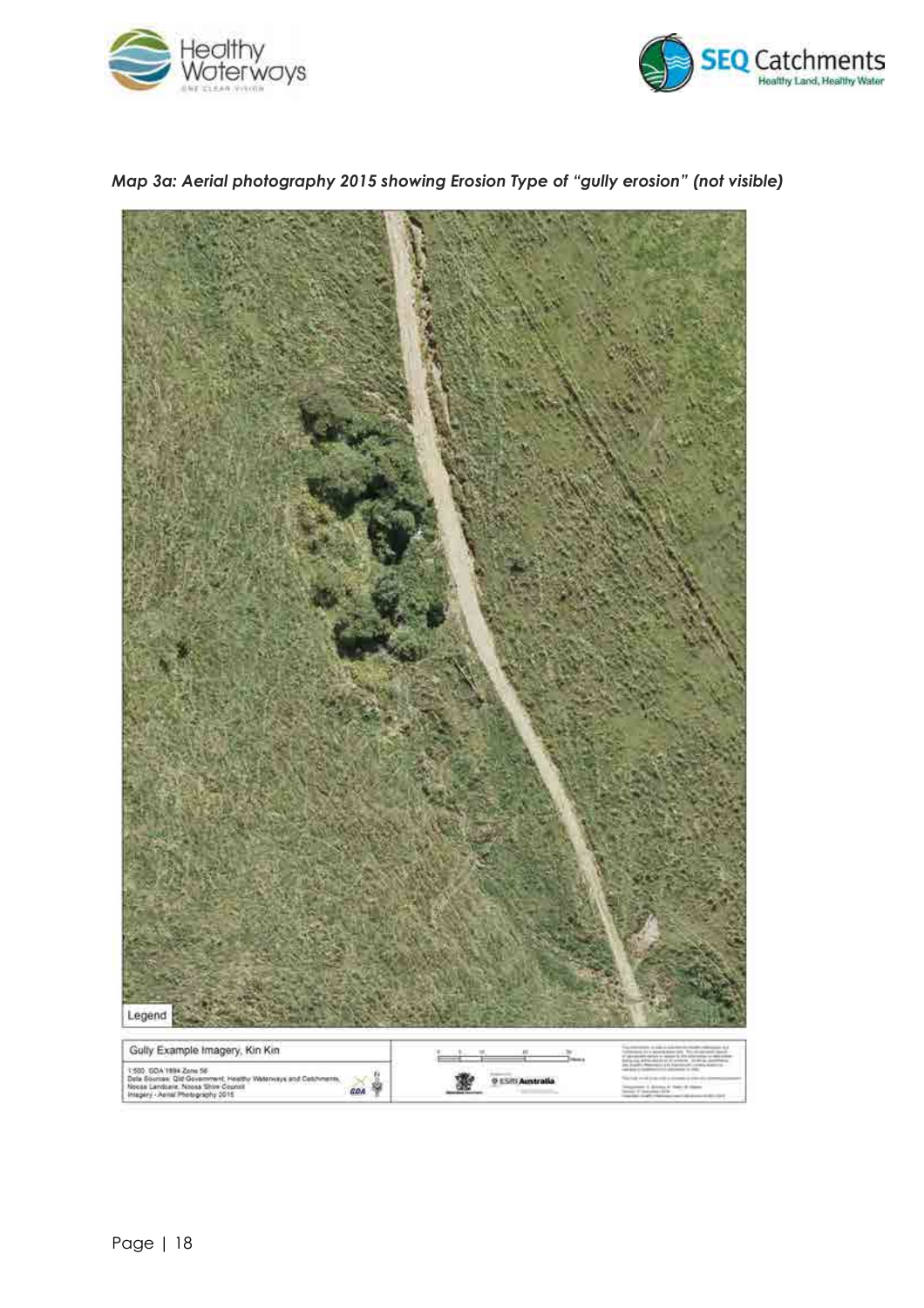



*Map 3b: LiDAR slope showing Erosion Type of "gully erosion" where dark slope represents steeper areas and light slope are flatter areas* 

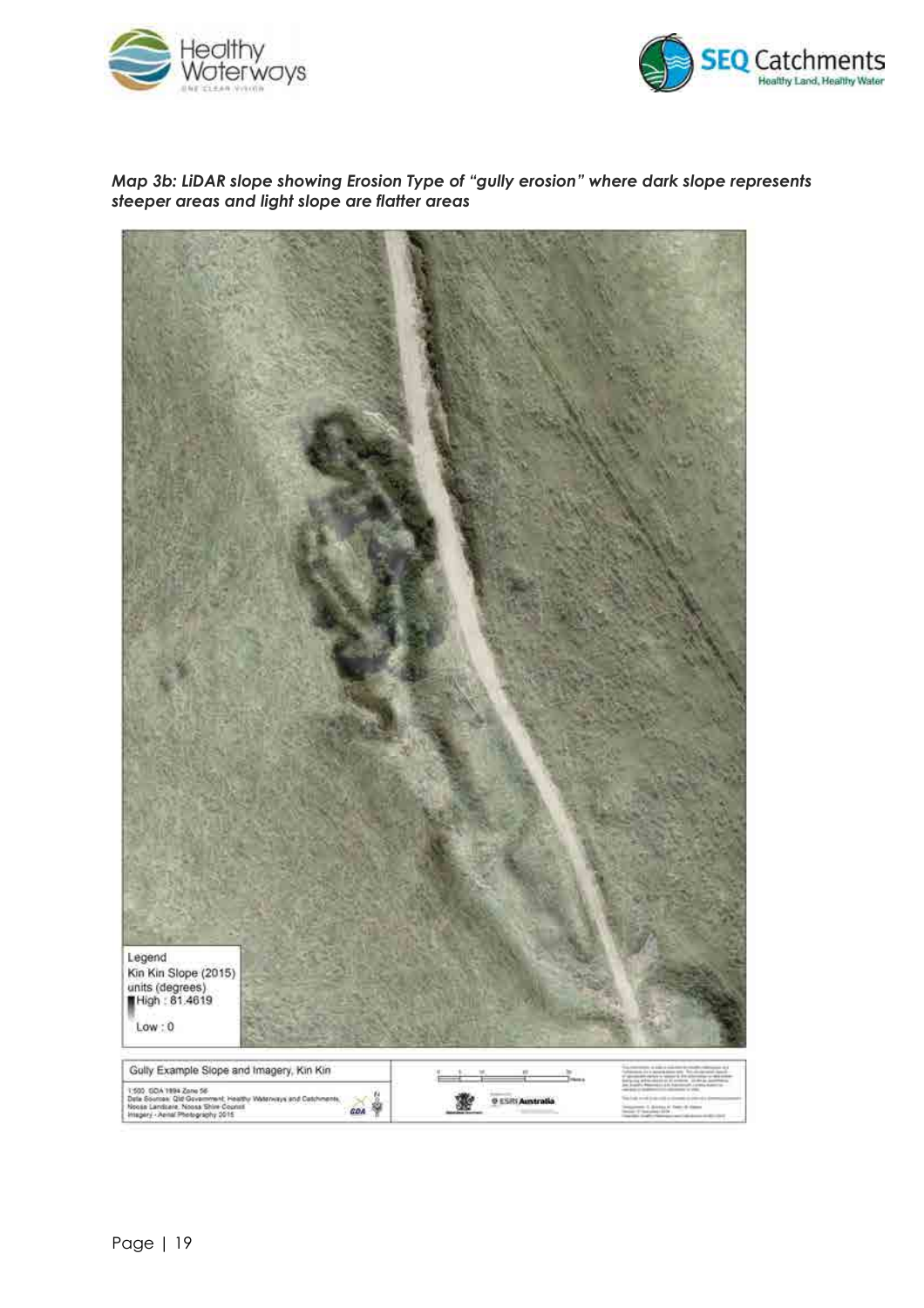



*Map 3c: Change analysis over Erosion Type of "gully erosion" showing loss in elevation (active erosion) mostly at the head of the gully system* 

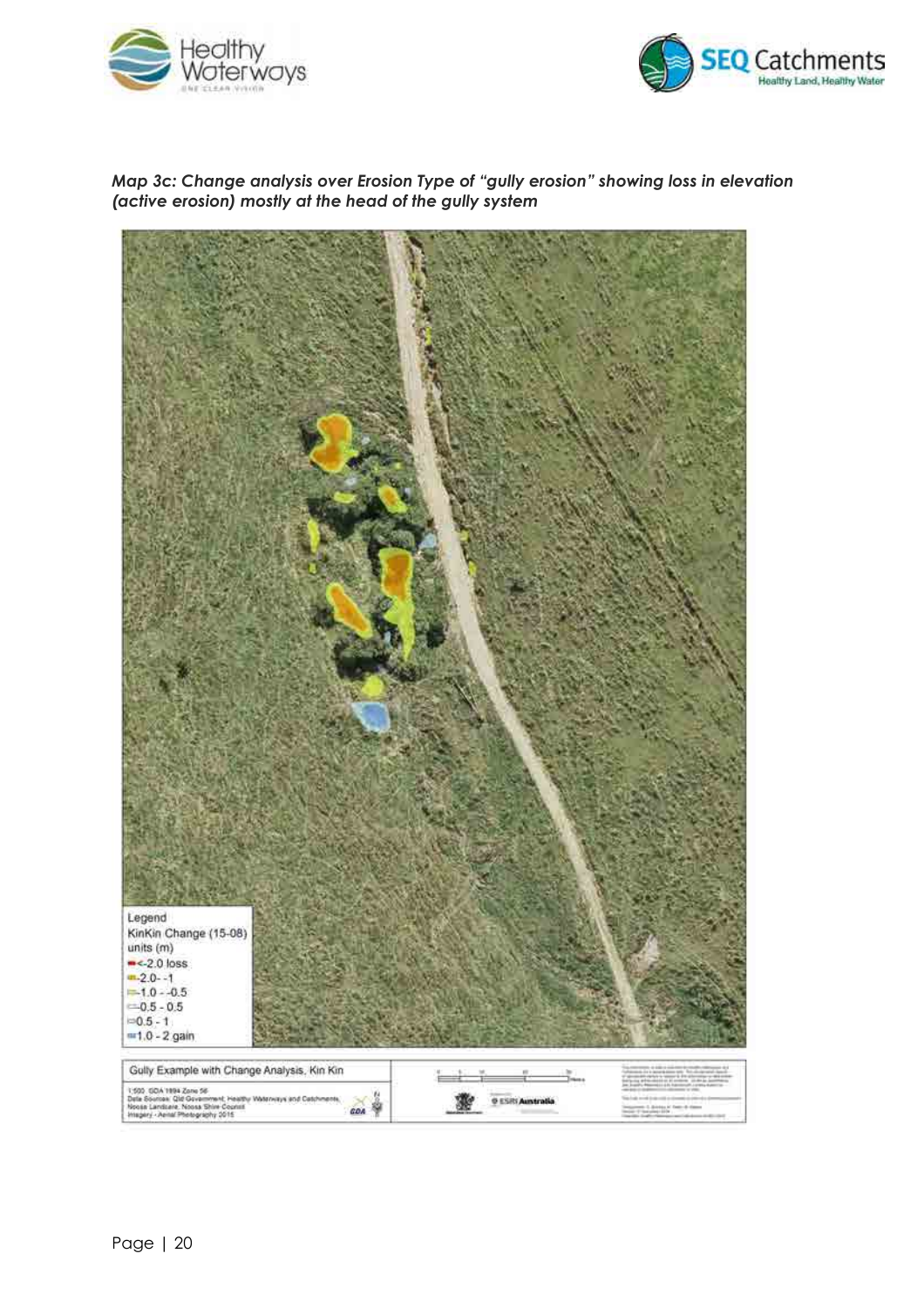



*Map 4a: Aerial photography 2015 of Erosion Type "Land Management" (disturbance and weeds)* 

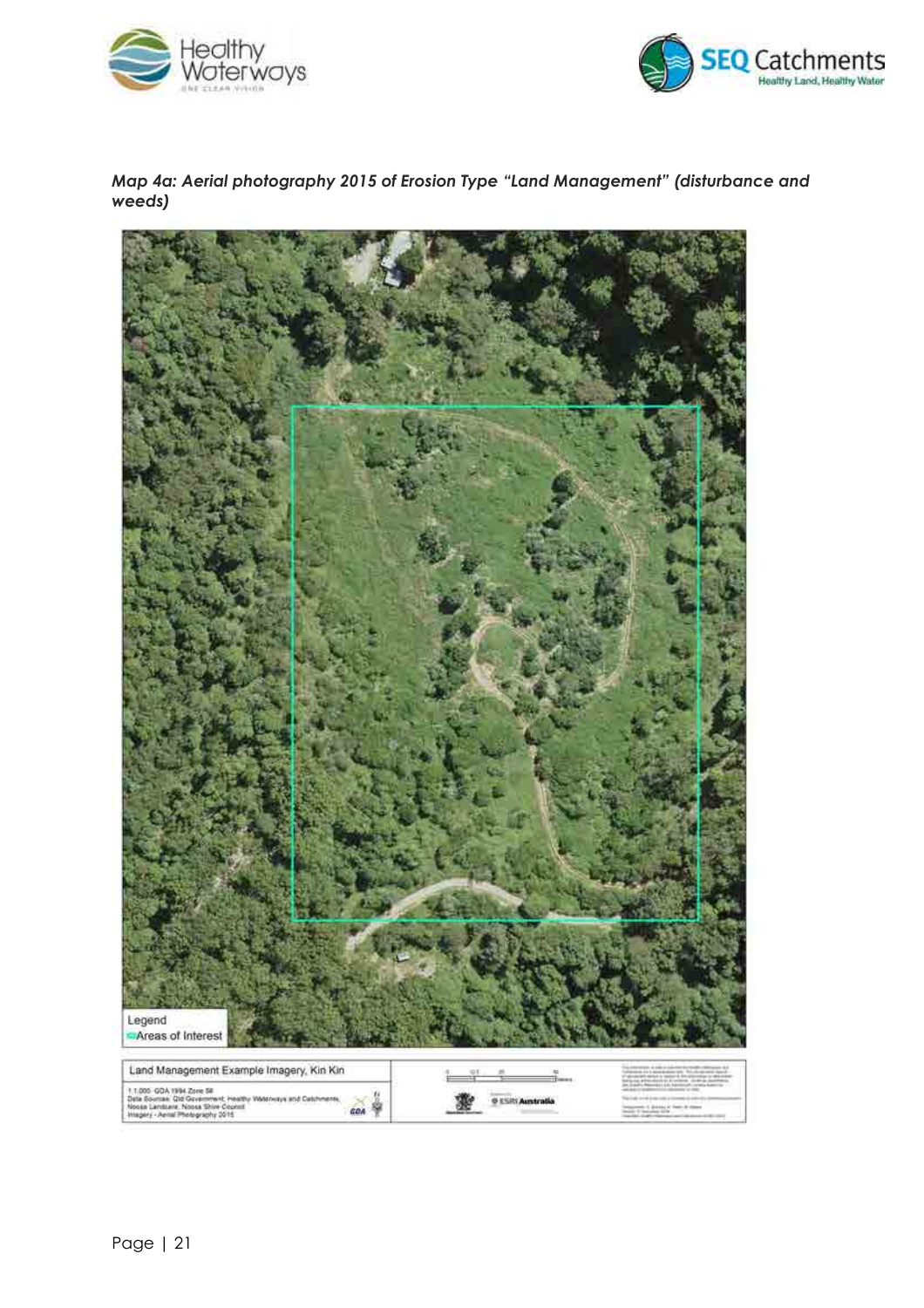



*Map 4b: LiDAR slope showing Erosion Type of "Land Management" highlighting tracks and general disturbance on steeper slopes. The lidar slope is generally showing unstable conditions on previously cleared lands with potential weeds as regrowth* 

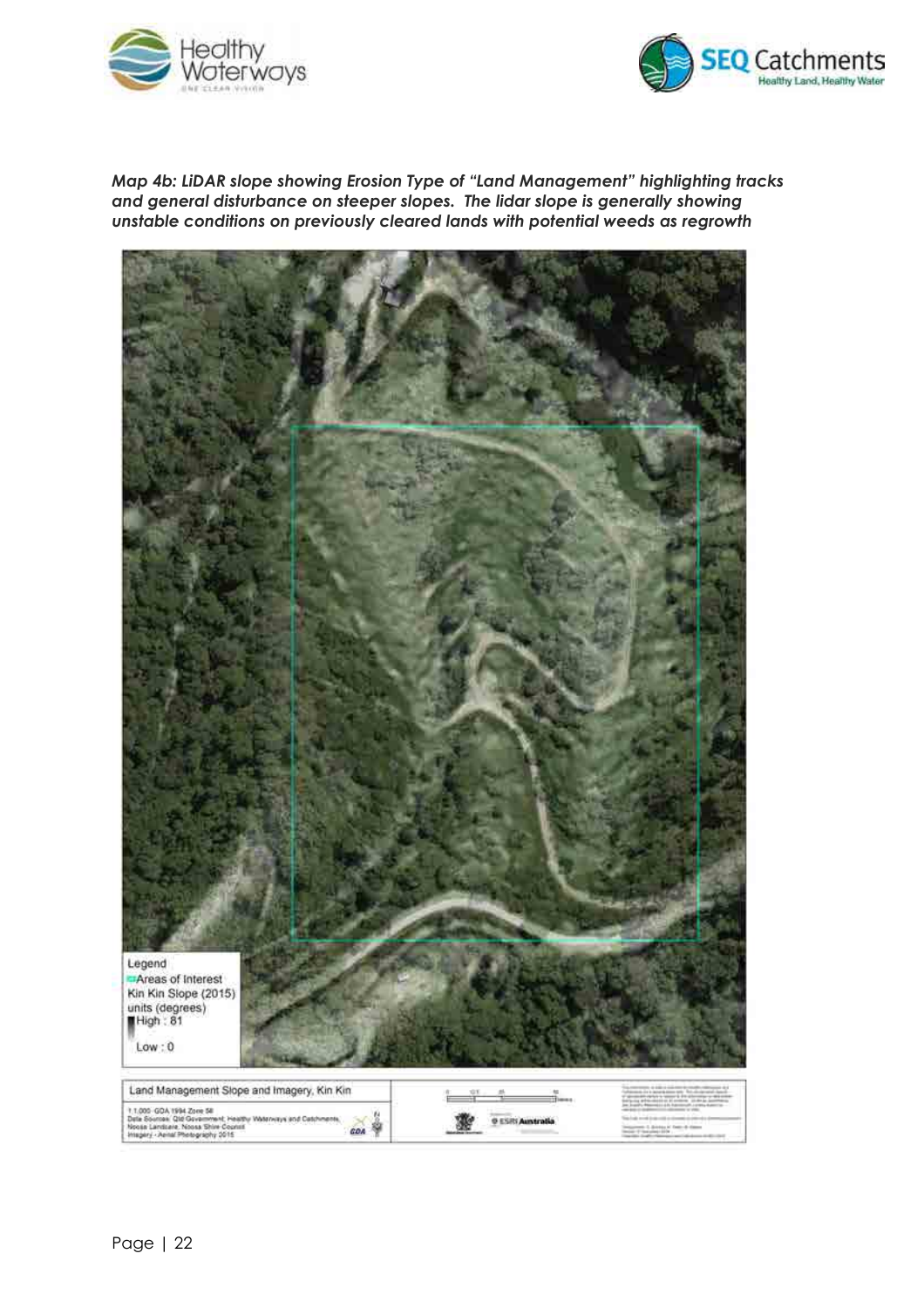



*Map 4c: Change analysis over Erosion Type of "Land Management" showing higher loss in elevation (active erosion) along track and in steeper southern area* 

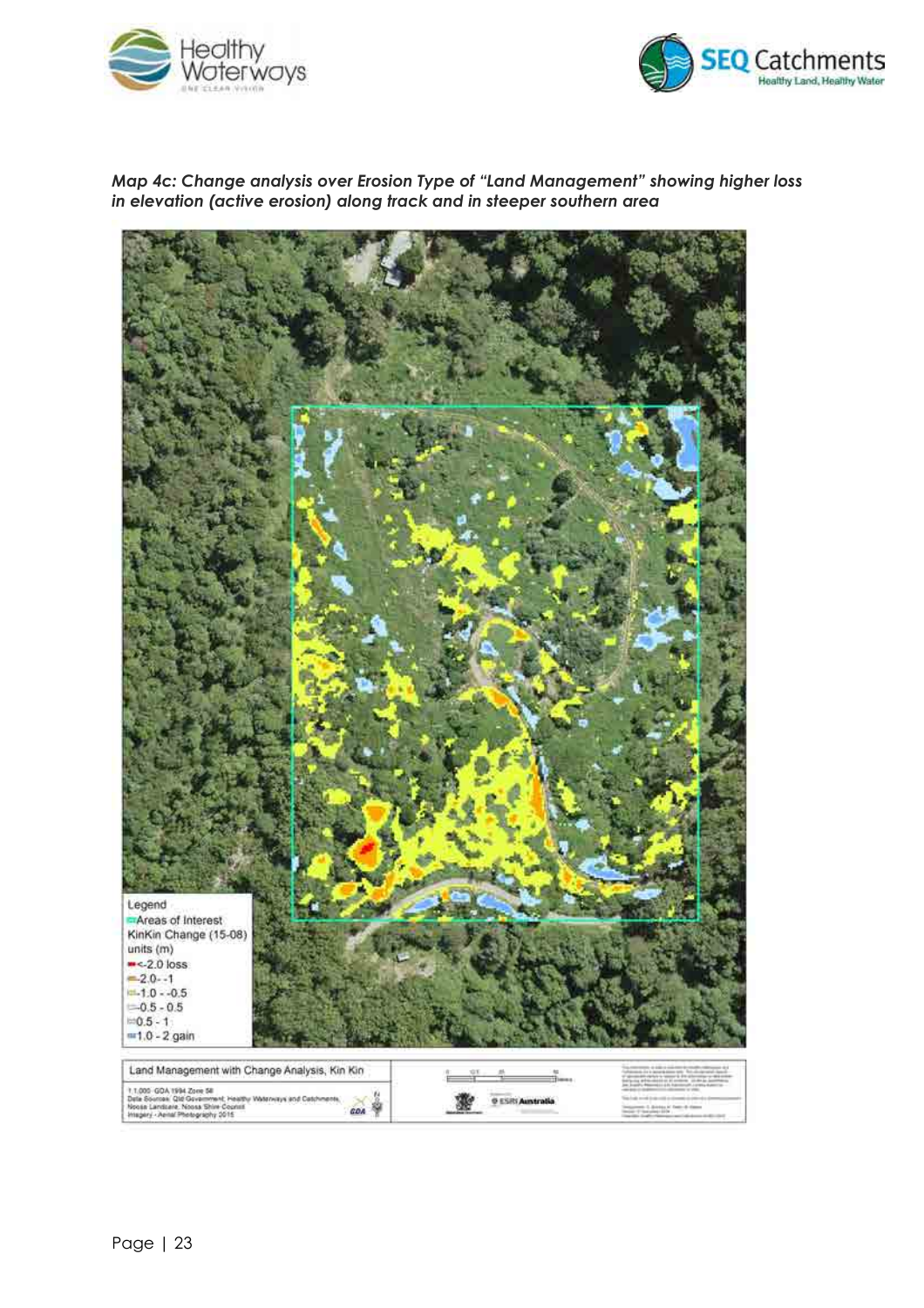





*Map 5a: Aerial photography 2015 of Erosion Type "Mass Movement" – landslip*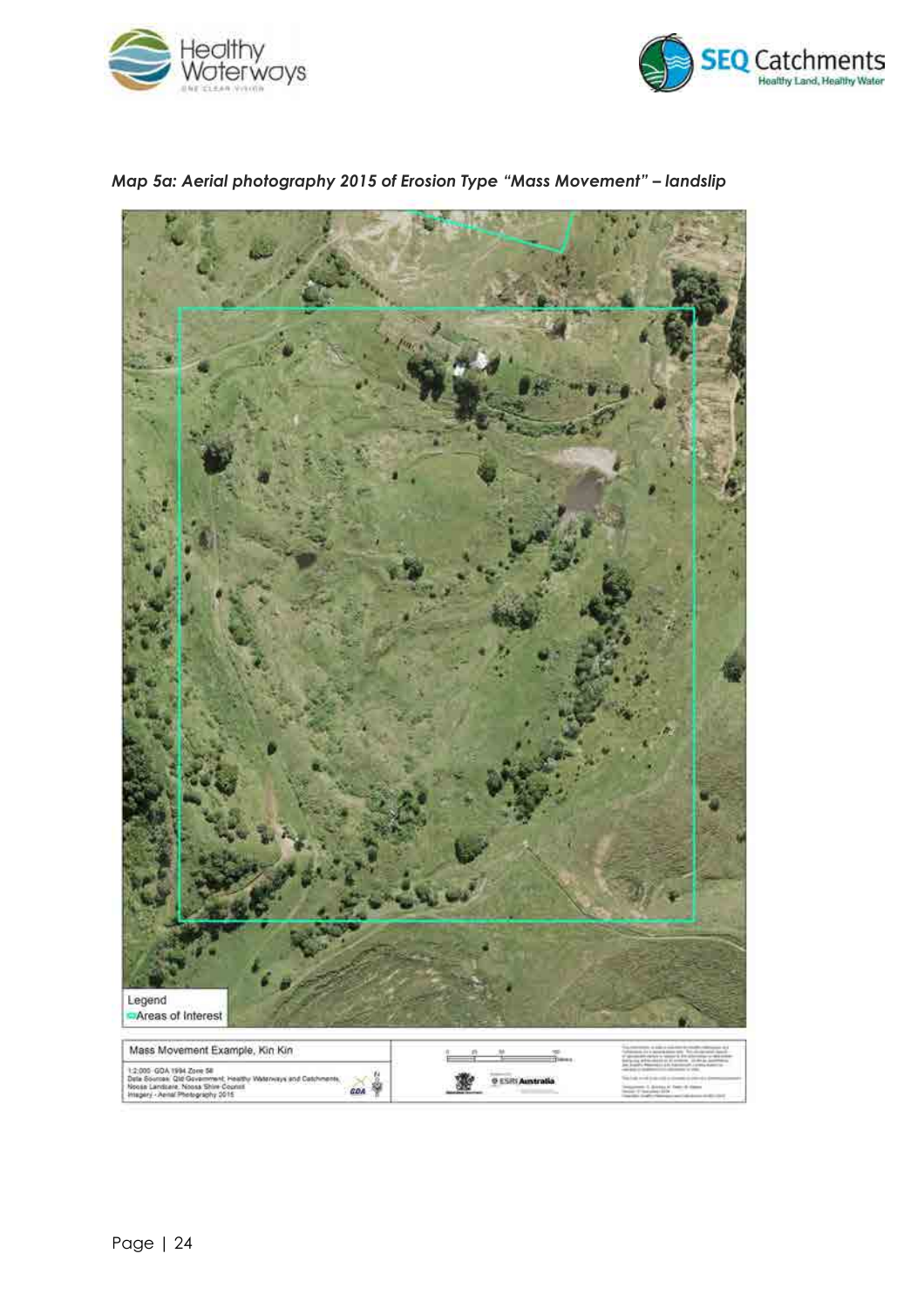



*Map 5b: LiDAR slope showing 2 distinct areas of Erosion Type "Mass Movement" highlighting rippling affect as soil slumps down the slope* 

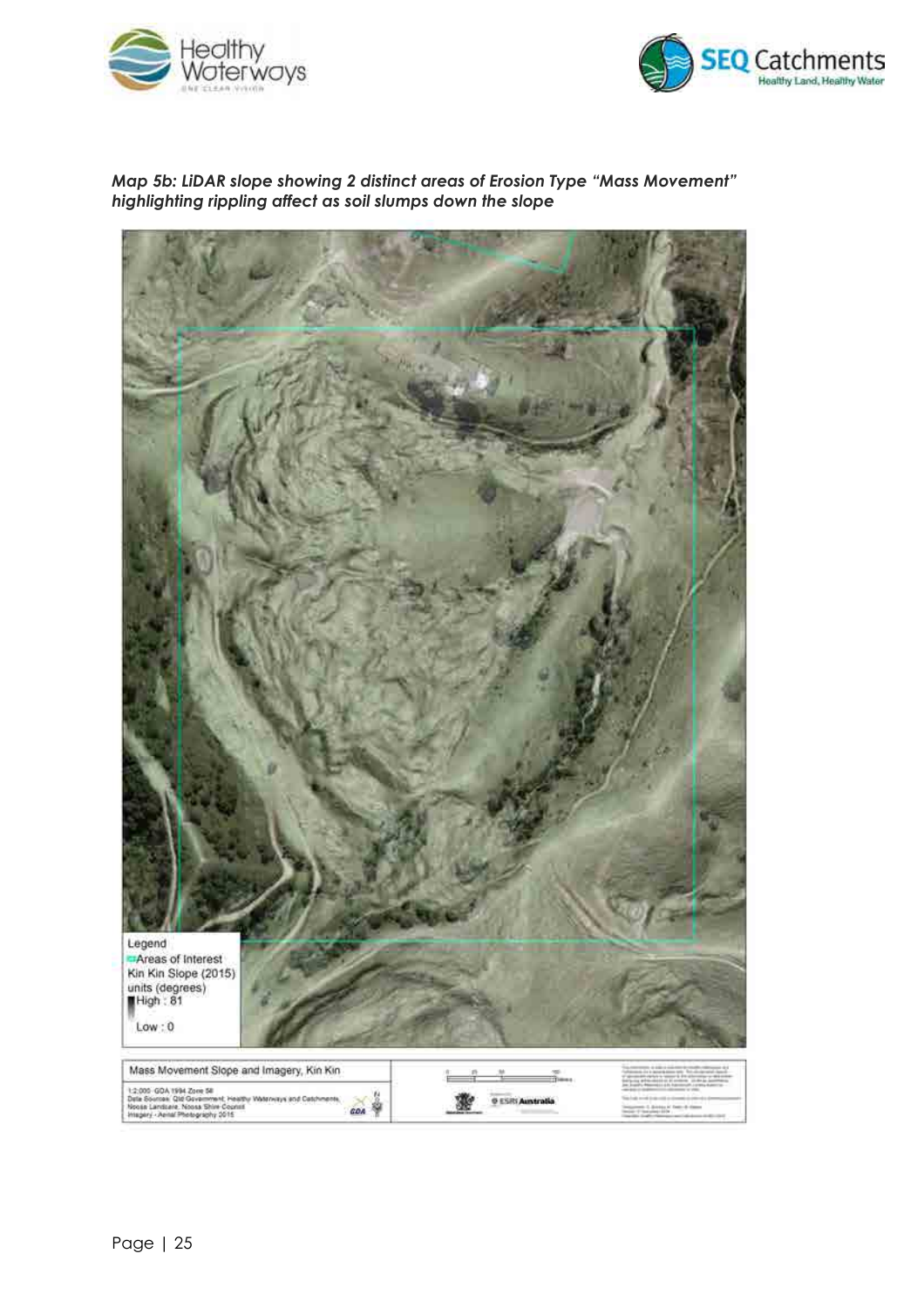



*Map 5c: Change analysis over Erosion Type "Mass Movement" showing northern landslip being more active with higher rates of soil loss. High levels of deposition observed in the valley and entering waterway.* 

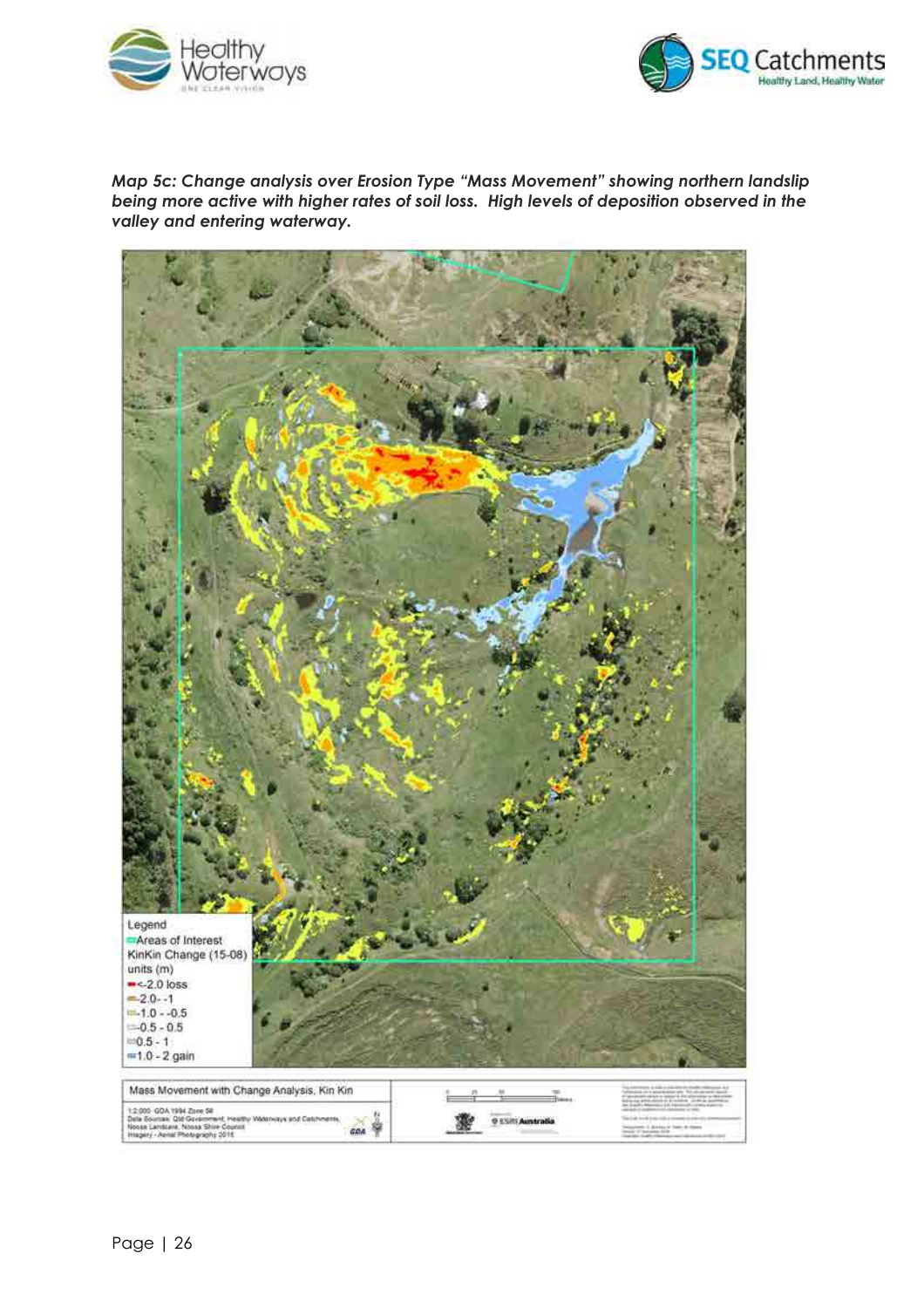





*Map 6a: Aerial photography 2015 showing Erosion Type "stream bank erosion"*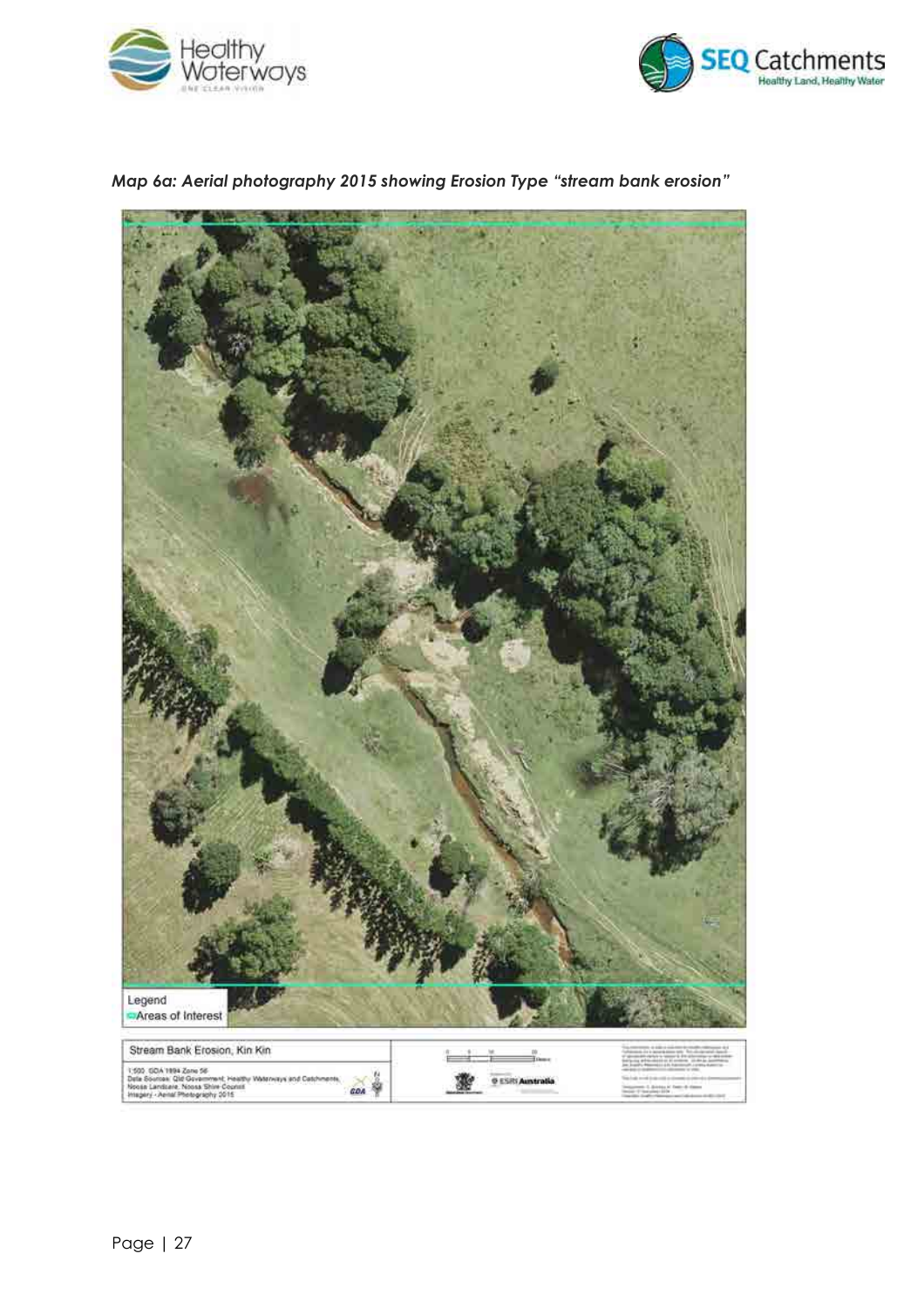



*Map 6b: LiDAR slope showing Erosion Type "stream bank erosion" with steeper creek banks and high slope as dark colour with a steep gully on the eastern side of the waterway*